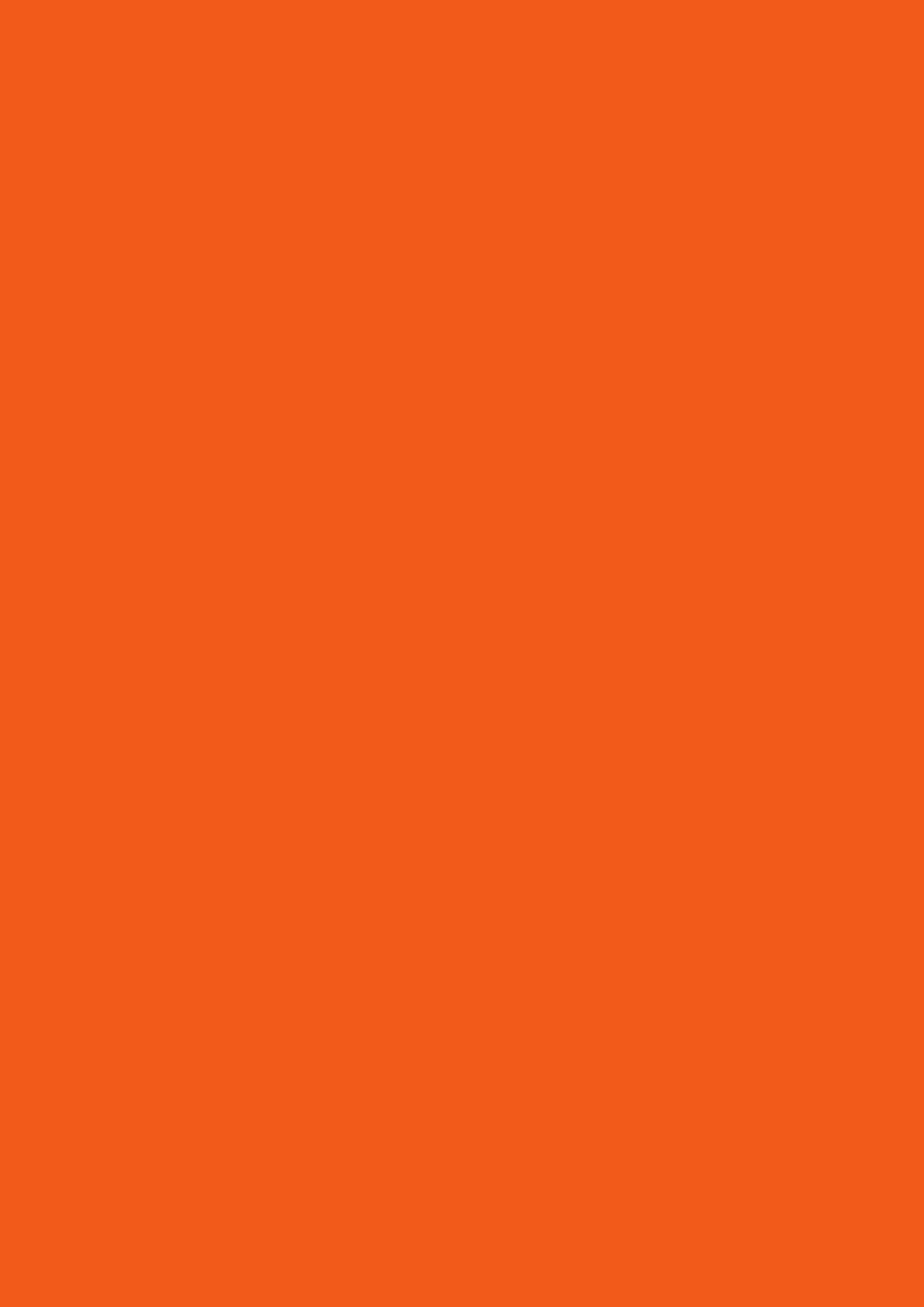# *Contents*

| <b>Introduction</b>                                                               | 4      |
|-----------------------------------------------------------------------------------|--------|
| <b>The key STEEP drivers</b>                                                      | 8      |
| Social:<br>The power of connectivity                                              | 9      |
| <b>Technological:</b><br>Shaping the organisation around information<br>advantage | 11     |
| Environmental:<br>Reshaping catastrophe risks and insured values                  | 14     |
| Economic:<br>Adapting to a multipolar world                                       | 17     |
| <b>Political:</b><br>Adapting to heightened instability                           | 20     |
| <b>Implications for the future of your business</b>                               | 22     |
| How to design your business strategy to<br>face the future                        | 26     |
| What does the future hold for your business?                                      | $27\,$ |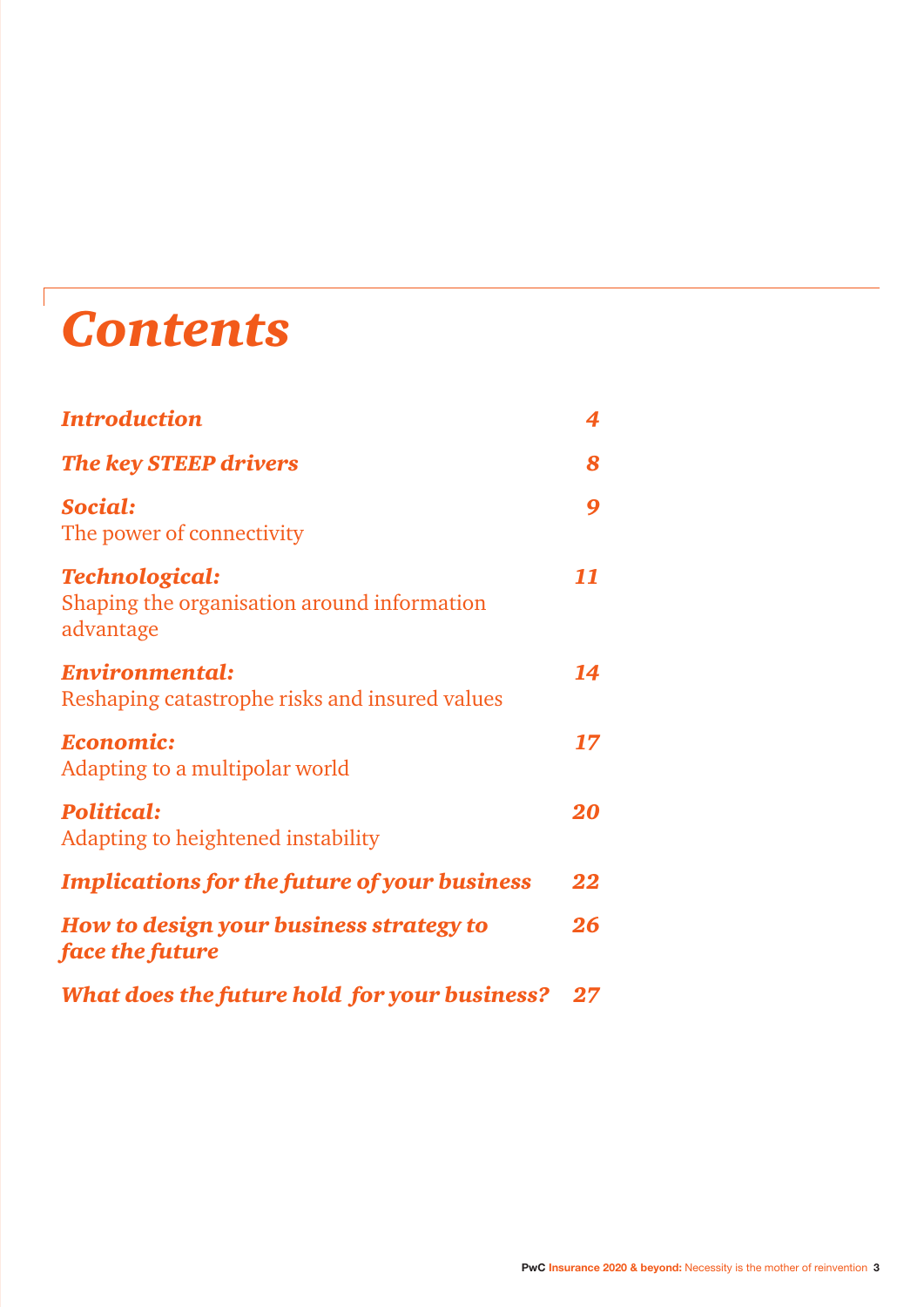### *Introduction*

*In 2010, we began carrying out scenario analysis around the trends reshaping insurance and what the industry would look like by 2020. Our ideas drew on interviews with more than a thousand executives worldwide.* 

We put forward our perspectives on the future of insurance at the 2011 International Insurance Society (IIS) Annual Forum in Toronto and followed up with the publication of *Insurance 2020: Turning Change into opportunity.*<sup>1</sup> This introductory paper was followed by a series of perspectives focusing on particular segments such as life insurance, broking and reinsurance, as well as specific drivers of change such as culture and digital developments.

Insurers and industry stakeholders have been using Insurance 2020 to help them judge the implications of these trends for their particular organisations and determine the strategies needed to respond. Insurance 2020's central message is that whatever organisations are doing in the short-term – whether dealing with market movements or just going about day-to-day business – they need to be looking at how to keep pace with the sweeping social, technological, environmental, economic and political (STEEP) developments ahead.

Now we're at the mid-point between 2010 and 2020, we thought it would be useful to review the developments we've seen to date against our initial projections and look ahead to the major trends coming up over the next five years and beyond.

So where are we now? Insurance is an industry at a pivotal juncture as it grapples with the impact of new technology, new distribution models, changing customer behaviour and more exacting local, regional and global regulations. For some businesses, these developments are a potential source of disruption. The insurance industry leaders taking part in our latest global CEO survey see more disruption ahead than CEOs in any other commercial sector (see Figure 1), underlining the need for strategic re-evaluation and possible re-orientation. Yet for others, change offers competitive advantage. A telling indication of the mixed mood within the industry is that while nearly 60% of insurance CEOs see more opportunities than three years ago, almost the same proportion (61%) see more threats.

The long-term opportunities for insurers in a world where people are living longer and have more wealth to protect are evident. But they are also bringing fresh competition, both from within the insurance industry, and a raft of new entrants coming in from outside. The entrants include companies from other financial services sectors, technology giants, health care companies, venture capital firms and nimble new start-ups.

<sup>1</sup> www.pwc.com/insurance/future-of-insurance and www.pwc.com/projectblue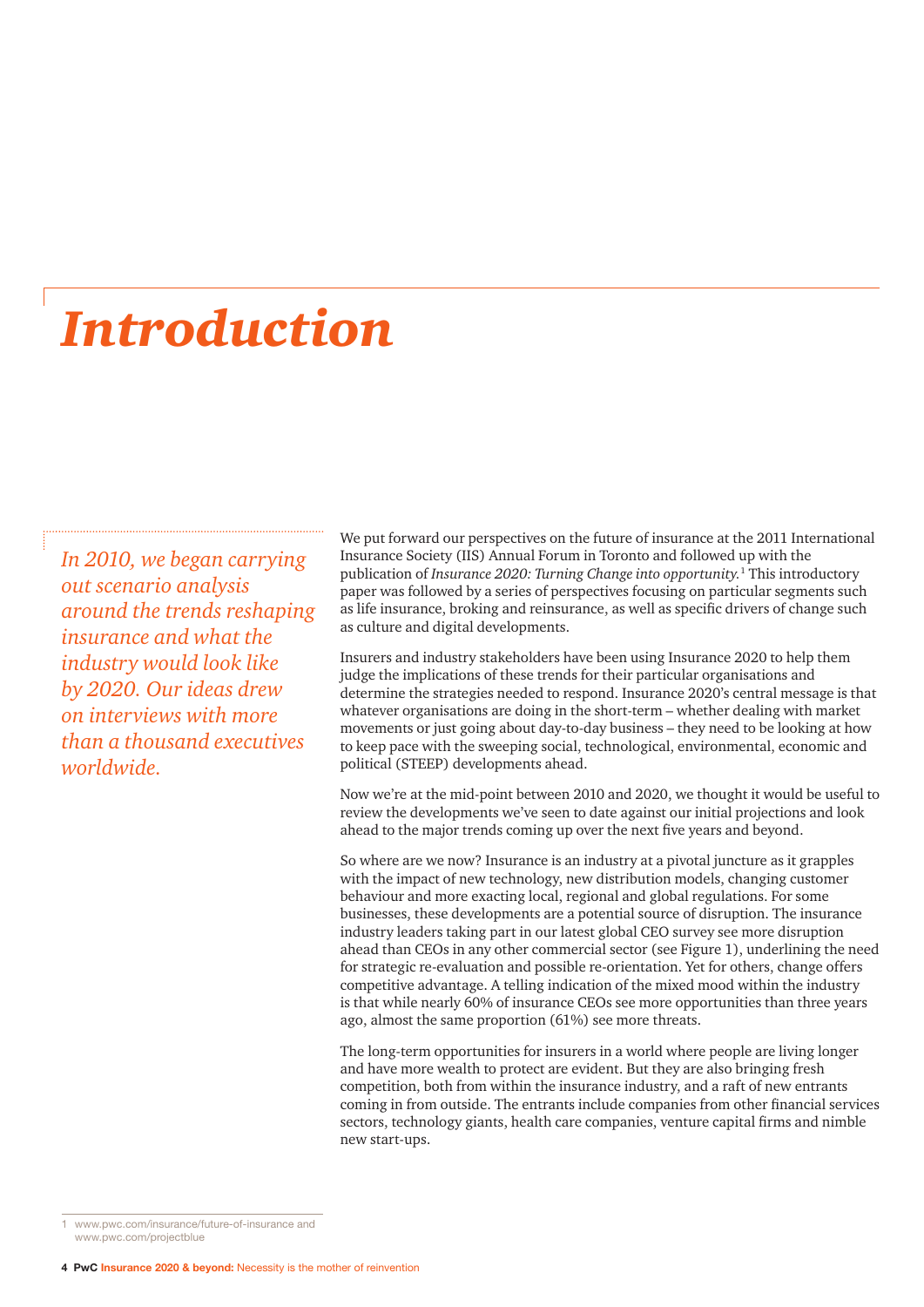#### **Figure 1: Disruption ahead**

Q: How disruptive do you think the following trends will be for your industry over the next five years?

| Insurance                      | 69% |     | 71% |     | 64% |     | 88% |  |
|--------------------------------|-----|-----|-----|-----|-----|-----|-----|--|
| Banking and capital<br>markets | 54% | 57% |     | 66% |     | 87% |     |  |
| Pharma and life<br>sciences    | 59% | 56% |     | 64% |     | 82% |     |  |
| Power and utilities            | 42% | 62% | 56% |     |     | 89% |     |  |
| Entertainment and<br>media     | 64% | 63% |     | 66% |     | 56% |     |  |
| Communications                 | 50% | 67% | 54% |     |     | 69% |     |  |
| Retail                         | 59% | 68% |     | 57% |     | 50% |     |  |
| Asset management               | 50% | 59% | 55% |     | 69% |     |     |  |
| Hospitality and<br>leisure     | 53% | 57% |     | 63% |     | 59% |     |  |
| Consumer                       | 57% | 57% |     | 57% |     | 60% |     |  |
| Automotive                     | 52% | 59% | 57% |     | 56% |     |     |  |
| Healthcare                     | 37% | 63% | 51% |     | 71% |     |     |  |

**n** Changes in distribution channels

**n** Changes in customer behaviours

 $\blacksquare$  Increase in number of significant direct and indirect competitors – traditional and new **n** Changes in industry regulation

Source: 1,322 CEOs interviewed for PwC's 18th Annual Global CEO Survey: A marketplace without boundaries? Responding to disruption (www.pwc.com/ceosurvey).

So how are insurers feeling the impact of these developments?

#### *Customer revolution*

The insurance marketplace is becoming increasingly fragmented, with an ageing population at one end of the spectrum and a less loyal and often hard to engage millennial generation at the other. The family structures and ethnic make-up within many markets are also becoming more varied and complex, which has implications for product design, marketing and sales. Reaching out to this splintering customer base and developing relevant and engaging products and solutions present both a challenge and an opportunity for insurers. On the life, annuities and pensions side, this could include broadening the offering by designing targeted plans for single parents or shifting from living benefits to well-being or quality of life support for younger people. On the property and casualty (P&C) side, this could include more

partnerships with manufacturers and service companies. It could also include coverage for different lifestyles, such as flexible pay-as-you-use insurance or providing top-up coverage for people in peer-to-peer insurance schemes.

As the nature of the marketplace changes, so do customer expectations. Customers want insurers to offer them the same kind of accessibility, understanding of their needs, and products that fit their requirements that they've become accustomed to from online retailers and other highly customer-centric sectors. Digital developments offer part of the answer by enabling insurers to deliver anytime, anywhere convenience, streamline operations and reach untapped segments. Insurers are also using digital developments to enhance customer profiling, develop sales leads (e.g. digital profiling and social media dialogue), tailor financial solutions to individual needs and, for P&C businesses in

*67% of consumers taking* 

*part in a PwC survey would be willing to have a sensor attached to their home or car if doing so would lower their premiums2* 

particular, improve claims assessment and settlement. Further priorities include the development of a seamless multi-channel experience, which allows customers to engage when and how they want without having to repeat the same information with each interaction. Because the margins between customer retention and loss are finer than ever, the challenge for insurers is how to develop the genuinely customer-centric culture, organisational capabilities, and decision-making processes needed to keep pace with ever more exacting customer expectations.

#### *Digitisation*

Most insurers have invested in digital distribution, with some now moving beyond direct digital sales to models that embed the company's products and services in people's lives (e.g. pay-asyou-drive insurance).

<sup>2</sup> A representative sample of 9,281 consumers were interviewed in the UK, US, Canada, Mexico, Brazil, China/Hong Kong, France, India, Singapore, Spain, Sweden, South Africa, Germany, Netherlands, CEE (Central & Eastern Europe) and Switzerland (www.pwc.com/insurance/digital-life.)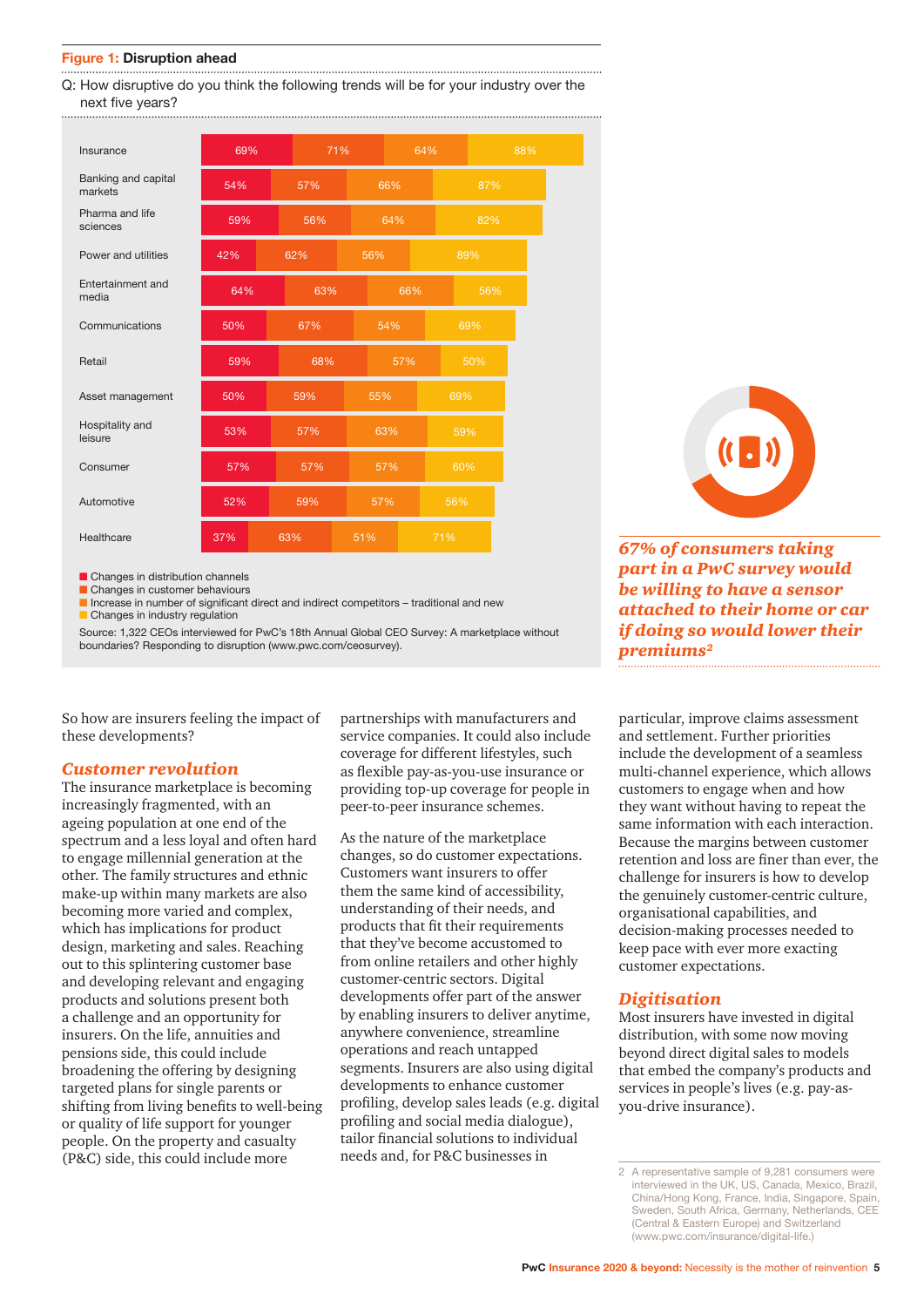

*68% of consumers worldwide would be willing to download and use an app from their insurance provider3*



*70% of insurance CEOs – a higher percentage than in any other industry – see the speed of technological change as a threat to their growth prospects4*

- 3 A representative sample of 9,281 consumers were interviewed in the UK, US, Canada, Mexico, Brazil, China/Hong Kong, France, India, Singapore, Spain, Sweden, South Africa, Germany, Netherlands, CEE (Central & Eastern Europe) and Switzerland and www.pwc.com/insurance/digital-non-life.
- 4 80 insurance CEOs in 37 countries were interviewed for PwC's 18th Annual Global CEO Survey: A marketplace without boundaries? Responding to disruption (www.pwc.com/ ceosurvey).
- 5 For more on the Internet of Things, go to: www.worldinbeta.com/blog/internet-of-thingsworld-in-beta.
- 6 'The rise and interconnectivity of the SAAAME markets', PwC, (www.pwc.com/gx/en/financialservices/projectblue/rise-of-the-emergingmarkets-saaame/rise-of-the-emerging-marketssaaame.jhtml).

A parallel development is the proliferation of new sources of information and analytical techniques, which are beginning to reshape customer targeting, risk underwriting and financial advice. Ever greater access to data doesn't just increase the speed of servicing and lower costs, but also opens the way for ever greater precision, customisation and adaptation.

As sensors and other digital intelligence become an ever more pervasive element of the Internet of Things,<sup>5</sup> savvy insurers can – and in some instances have – become trusted partners in areas ranging from health and well-being to home and commercial equipment care. In turn, digital technology could extend the reach of life, annuities and pension coverage into largely untapped areas such as younger and lower income segments by reducing costs and allowing businesses to engage with customers in more compelling and relevant ways.

#### *Information advantage*

Both traditional and big data availability is exploding, with the resulting insights providing a valuable aid to greater customer-centricity and associated revenue growth. Yet many insurers are still finding it difficult to turn this data into actionable insights. The keys to resolving this are as much about culture and organisation as the application of technology. Making the most of the information and insight is also likely to require a move away from lengthy business planning to a faster and more flexible, data-led iterative approach. Insurers would need to launch, test, obtain feedback and respond in a model similar to that used by many of today's telecoms and technology companies.

A combination of big data analytics, sensor technology and the communicating networks that make up the Internet of Things would allow insurers to anticipate risks and customer

demands with far greater precision than ever before. The benefits would include not only keener pricing and sharper customer targeting, but a decisive shift in insurers' value model from reactive claims payer to preventative risk advisors.

The emerging game changer is the advance in analytics, from descriptive (what happened) and diagnostic (why it happened) analysis to predictive (what is likely to happen) and prescriptive (determining and ensuring the right outcome). This shift would not only enable insurers to anticipate what will happen and when, but also respond proactively. This offers great possibilities in areas ranging from more resilient supply chains and the elimination of design faults to stronger sales conversion rates for life insurers and more effective protection against fire and flood within property coverage.

#### *Two-speed growth*

These developments are coming to the fore against the backdrop of enduringly slow economic growth, a continued low interest rate environment and soft P&C premiums within many developed markets. Interest rates will eventually begin to rise, which will cause some level of short-term disruption across the insurance sector, but over time higher interest rates will lead to higher levels of investment income.

On the P&C side, reserve releases have helped to bolster returns in a softening market. But redundant reserves are being/have been depleted, making it harder to sustain reported returns.

The faster growing markets of South America, Asia, Africa and the Middle East together these regions form what PwC terms as 'SAAAME'6 offer considerable long-term potential, though insurance penetration in 2013 was still only 2.7% of GDP in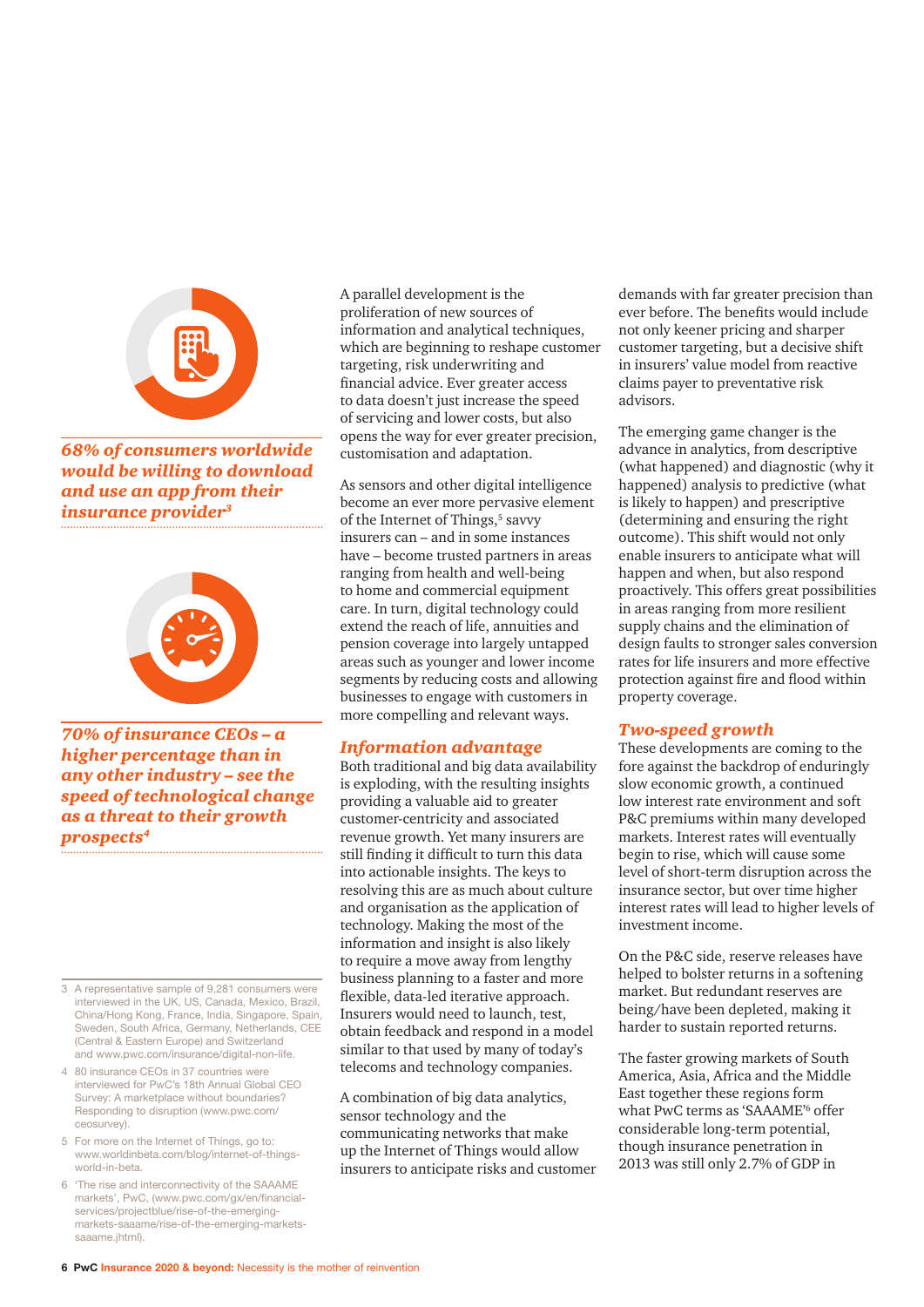emerging markets and the share of global premiums only 17%. Penetration in their advanced counterparts was 8.3%.7 Rapid urbanisation is set to be a key driver of growth within SAAAME markets, increasing the value of assets in need of protection. Urbanisation also makes it harder for incomers from rural areas to call on the support of their extended families and hence increases take-up of life, annuities and pensions coverage. The corollary is the growing concentration of risk within these megametropolises.

#### *Disruption and innovation*

Many forward-looking insurers are developing new business models in areas ranging from tie-ups between reinsurance and investment management companies to a new generation of health, wealth and retirement solutions. The pace of change can only accelerate in the coming years as new innovations become mainstream in areas ranging from wearables, the Internet of Things and automated driver assistance systems (ADAS) to partnerships with technology providers and crowdsourced models of risk evaluation and transfer.

At the same time, a combination of digitisation and new business models is disrupting the insurance marketplace by opening up new routes to market and new ways of engaging with customers. An increasing amount of standardised insurance will move over to mobile and internet channels. But agents will still have a crucial role in helping businesses and retail customers to make sense of an ever more complex set of risks and understanding the trade-offs in managing them. On the life, annuities and pension side, this might include balancing the financial trade-offs between how much they want to live off now and their desired standard of living when they retire. On the P&C side,

it would include designing effective aggregate protection for an increasingly broad and valuable array of assets and possessions.

Companies can bring innovations to market much faster and more easily than in the past. This includes the new entrants that are using advanced profiling techniques to target customers and cost-efficient digital distribution to undercut incumbent competitors. It's too soon to say how successful these new entrants and start-ups will be, but they will undoubtedly provide further impetus to the changes in customer expectations and how insurers compete.

In this report, we look at how all these coalescing developments are likely to play out as we head towards 2020 and beyond, as well as outlining the strategic and operational implications for insurers. While we've set a nominal date of 2020, fast-moving businesses are already assessing and addressing these developments now as they look to keep pace with customer expectations and sharpen their competitive advantage. We once again discuss STEEP<sup>8</sup> factors and the scenario analysis that surrounds them as we believe this provides the most coherent and accessible way to map the multiple developments ahead and gauge their implications.

What comes through strongly is the need for reinvention rather just adjustment if insurers want to sustain revenues and competitive relevance. As a result, many insurers will look very different by 2020 and certainly by 2025. As new entrants and new business models begin to change the industry landscape, it's also important to not only scan for developments within insurance, but also maintain a clear view of the challenges and opportunities coming from outside the industry.<br>
7 World Insurance in 2013, Swiss Re Sigma.



*56% of insurance CEOs – more than in any other financial services sector – see new market entrants as a threat to their growth prospects9*

<sup>8</sup> Social, Technological, Environmental, Economic and Political.

<sup>9 80</sup> insurance CEOs in 37 countries were interviewed for PwC's 18th Annual Global CEO Survey: A marketplace without boundaries? Responding to disruption (www.pwc.com/ ceosurvey).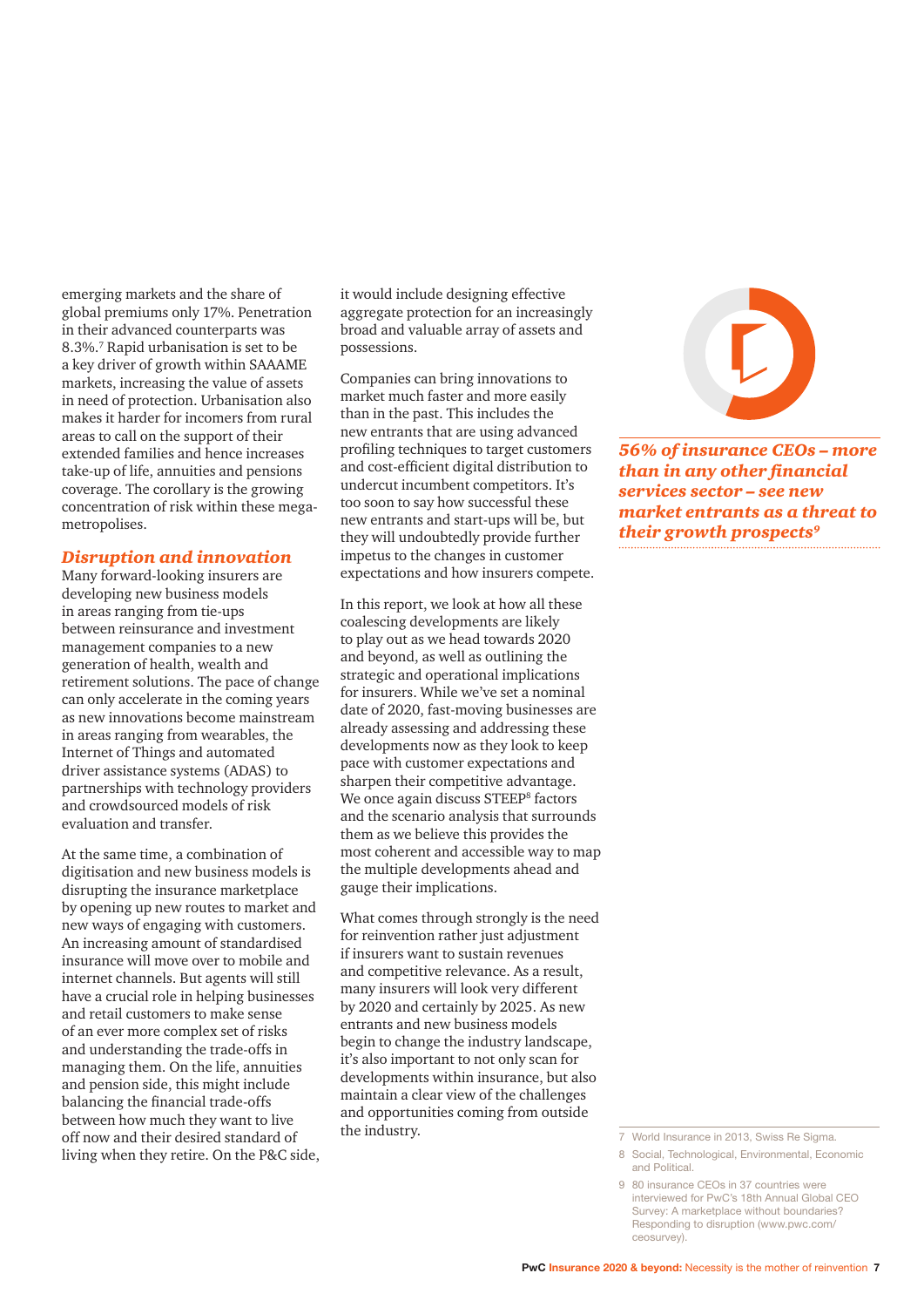### *The key STEEP drivers*

#### *In 2010, we envisaged these possible scenarios…*

|                      | <b>Regressive</b>                                                                                                                                                |                                                                                                                                                                                                   |                                                                                                                                                                                                                 |                                                                                                                                                                                                                                    | <b>Progressive</b>                                                                                                                                                                                                                              |
|----------------------|------------------------------------------------------------------------------------------------------------------------------------------------------------------|---------------------------------------------------------------------------------------------------------------------------------------------------------------------------------------------------|-----------------------------------------------------------------------------------------------------------------------------------------------------------------------------------------------------------------|------------------------------------------------------------------------------------------------------------------------------------------------------------------------------------------------------------------------------------|-------------------------------------------------------------------------------------------------------------------------------------------------------------------------------------------------------------------------------------------------|
|                      | 1                                                                                                                                                                | $\overline{2}$                                                                                                                                                                                    | 3                                                                                                                                                                                                               | 4                                                                                                                                                                                                                                  | 5                                                                                                                                                                                                                                               |
| <b>Social</b>        | Customers<br>predominantly seeking<br>face-to-face interactions<br>with intermediaries.                                                                          | Distribution disruption in<br>which multiple channels<br>compete for customer<br>interaction.                                                                                                     | Distribution disruption<br>where integrated multi-<br>channel interaction is the<br>norm.                                                                                                                       | Distribution destruction,<br>where customers buy<br>directly from carriers.                                                                                                                                                        | Distribution destruction.<br>where self-forming<br>groups of customers<br>negotiate bulk purchases<br>from carriers.                                                                                                                            |
| <b>Technological</b> | Insurers face increased<br>data overload, quality<br>and privacy issues, and<br>cyber threats, resulting<br>in a regression to 'gut-<br>driven' decision-making. | Insurers continue to<br>manage information<br>overload and ever-<br>increasing sophistication<br>of analytical techniques<br>that require ongoing<br>investment to keep pace<br>with competitors. | Sophisticated<br>information analytics<br>becomes the<br>key determinant<br>of competitive<br>differentiation, which<br>underwriting talent<br>magnifies.                                                       | Sophisticated<br>information analytics,<br>new sources of<br>information (from<br>mobile sensors),<br>and underwriting<br>talent become the<br>key determinant<br>of competitive<br>differentiation.                               | Sophisticated information<br>analytics progresses to<br>a point where no more<br>useful information can<br>be extracted and all<br>key decision-making<br>has been automated;<br>competition shifts<br>to prevention and<br>productivity gains. |
| Environmental        | With catastrophic<br>events on the rise<br>and insufficient data<br>to accurately predict<br>them. insurers will exit<br>unprofitable areas.                     | Insurers will continue<br>to rely on catastrophe<br>models, but regulatory<br>restrictions will prevent<br>them from restructuring<br>innovative risk transfer/<br>sharing deals.                 | Insurers will continue<br>to rely on catastrophe<br>models and sell<br>innovative catastrophe<br>insurance products<br>through securitisation<br>and reinsurance.                                               | Catastrophe<br>modelling gets more<br>sophisticated and<br>uses advanced, early<br>warning technologies<br>to underwrite in specific<br>catastrophe-prone areas.                                                                   | Advanced early warning<br>technologies and new<br>risk transfer/sharing<br>mechanisms with public<br>and private enterprises<br>reduce human and<br>property loss from<br>catastrophic events.                                                  |
| Economic             | The world moves<br>from globalisation to<br>regionalisation and<br>insurers operate in and<br>create products specific<br>to narrow boundaries.                  | Emerging market<br>insurers grow in scale<br>and importance, and<br>limit opportunities for<br>developed market<br>insurers.                                                                      | As developed market<br>insurers enter emerging<br>markets, margins in<br>these markets decline.                                                                                                                 | New emerging market<br>insurers move into<br>developed markets<br>and become global<br>businesses.                                                                                                                                 | Truly global markets<br>with products that are<br>able to integrate multiple<br>parts of the value chain,<br>regardless of location.                                                                                                            |
| <b>Political</b>     | Governments in both<br>developed and emerging<br>markets enforce equally<br>burdensome regulations<br>on insurers decreasing<br>their profitability.             | <b>Emerging markets</b><br>introduce more onerous<br>requlations than<br>developed markets,<br>decreasing profitability<br>and limiting control<br>of developed market<br>insurers.               | Majority of regulations<br>focused on banks, and<br>insurers in developed<br>and emerging markets<br>are able to get away<br>with minimal regulatory<br>changes to pricing,<br>coverage, rates and<br>reserves. | Emerging markets and<br>developed markets<br>enact less burdensome<br>regulations and emerging<br>markets relax their<br>regulations to ease<br>the entry and control<br>of developed market<br>insurers into emerging<br>markets. | The regulatory climate<br>improves with greater<br>harmonisation across<br>countries (and within<br>states in large countries).<br>Regulatory harmonisation<br>leads to standardisation<br>across products and<br>practices.                    |

Source: PwC analysis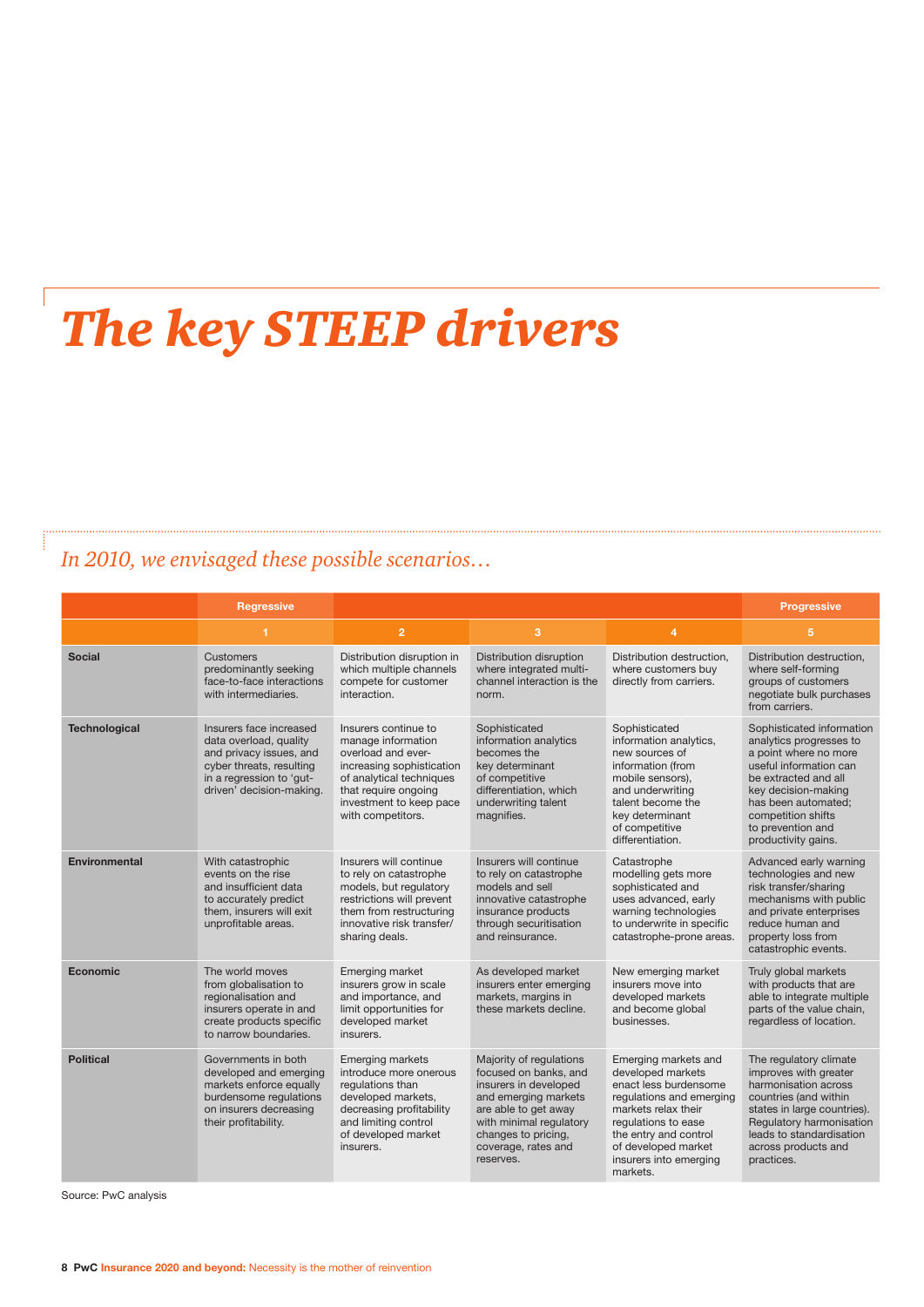## *Social:*  The power of connectivity

*A combination of digitisation, social media and internet comparison means that customers are more connected, better informed and have more purchasing options than ever before. They want products that respond to their needs and are transparent and easy to understand. They also want the convenience of dealing with insurers when, how and where they want. Insurers that are slow to recognise and respond to these demands could quickly lose out to faster moving competitors.*

The shifts in customer expectations that we describe throughout this report present difficult challenges for life insurers, many of whom are caught in a product trap in which excessive complexity reduces transparency and increases the need for advisors. In turn, this creates higher distribution costs, lower sales conversion rates and a squeeze on margins. In many cases, life insurance agents concentrate on relatively well-off and middle-aged customers as they offer the easiest win rates. They are far less likely to target others, including younger and less wealthy people. This failure to reach out to a broader addressable market is compounded by the fact that many younger people are difficult to engage through traditional channels and don't believe life products are relevant to them.

A possible solution lies in models that shift the emphasis from life benefits to promoting health, well-being and quality of life. Increasingly sophisticated sensors allow real-time monitoring of heart rate, blood sugar levels and other potential signs of illness. This monitoring can alert policyholders to health threats and the need for treatment. It also can help insurers develop deeper customer relationships by promoting health and well-being through such aligned services as health advice and gym membership. Offerings that focus on fitness can specifically target younger people, who might not yet be thinking about life insurance. In a foretaste of developments ahead, a large Asian life insurer has shifted its primary mission from insurance to helping people lead healthier lives. This is transforming the way the company engages with its customers. Crucially, it's also giving a renewed sense of purpose and value to the group's employees and distributors.<sup>10</sup>

#### **Using data to broaden the insurance offering: Coverage for pre-existing conditions**

In South Africa, a life insurer has been able to focus on new customer segments and offer products to customers with HIV and diabetes. The company stays closely connected to client data through its partnership with medical providers. It also takes steps to ensure customers keep up with their medical appointments and follow treatment protocols. After six months of coverage, customers have been able to realise significant improvements in a range of key indicators of health. The life insurer uses health and customer information to provide committed support to segments that had previously found it difficult or extremely expensive to secure coverage. At a time when many policyholders may be wary of releasing personal information in case it excludes them or raises the cost of insurance, this model shows that a more informed approach can not only enhance underwriting, but also help people with pre-existing conditions to manage their health effectively and live longer lives.

<sup>10</sup> For a more detailed perspective on the options for life insurers, please see 'Reinventing life insurance' (www.pwc.com/en\_US/us/insurance/ publications/assets/pwc-top-insurance-issuesreinventing-life-insurance-2014.pdf).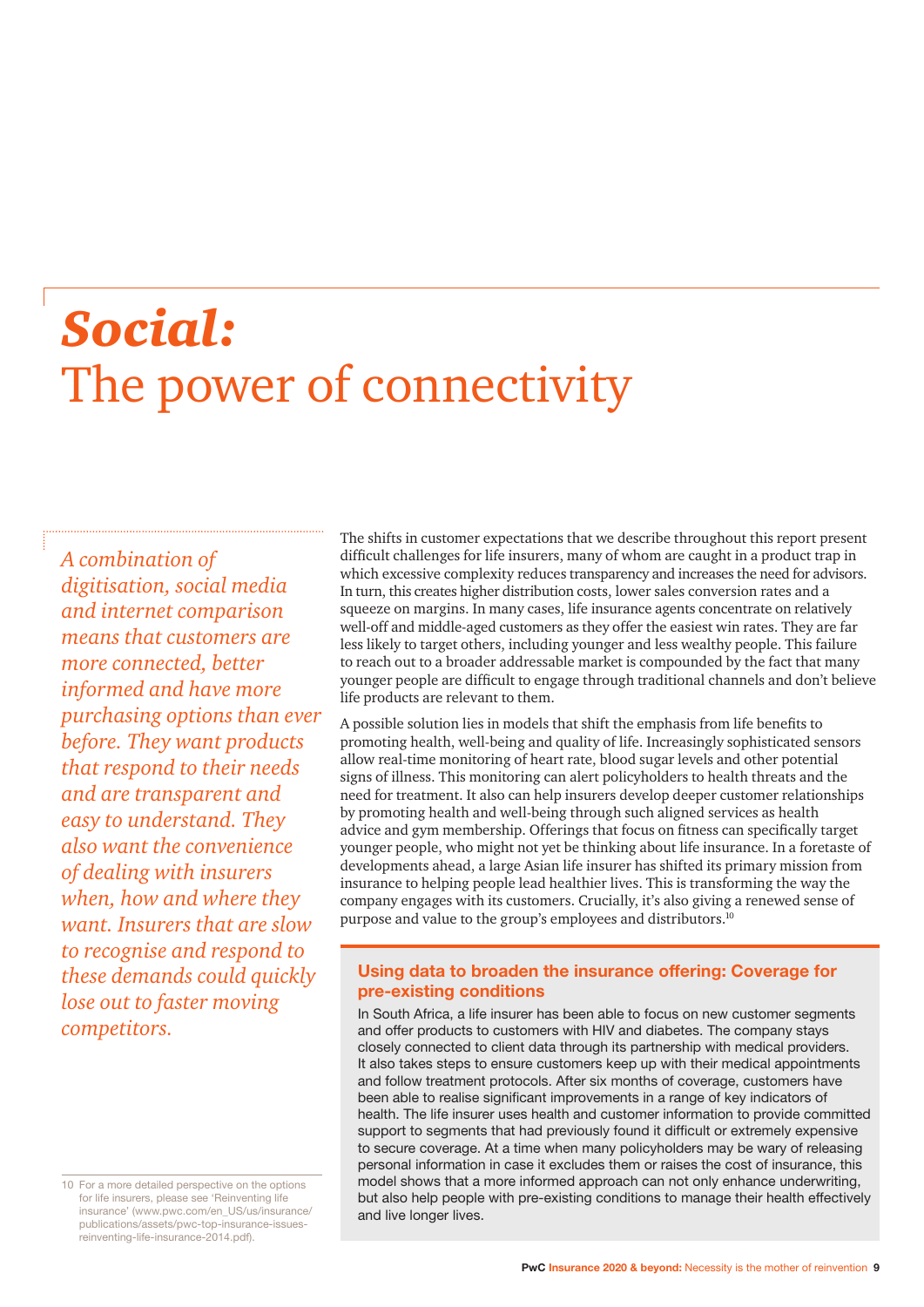

Further developments that could benefit both insurers and customers include knowledge sharing among policyholders. One insurer enables customers to share their health data online to help bring people with similar conditions together and help the company build services for their needs. Similarly, a DNA analysis company provides insights on individual conditions and creates online communities to pool the personal data of consenting contributors to support genetic studies. These communities offer consumers a deeper understanding of health, while insurers have the opportunity to provide tailored solutions based on personal data.

A comparable shift in business models can be seen in the development of pay-as-you-drive coverage within the P&C sector. Telematics subscriptions are expected to grow by around 80% a year to reach more than 100 million worldwide by 2018.<sup>11</sup> Some insurers have gone further by using in-car sensors to measure how safely policyholders drive and offer lower premiums to more careful road users. For some entrants, this is the primary business model. In South Africa, where this model is well advanced, insurers are realising

#### **The social economy comes to insurance: Clubbing together**

A company in Europe is pioneering peer-to-peer insurance. Larger claims are paid by the insurers the company partners with. The big difference is that the company enables friends or people from a social media network to club together to cover the smaller losses that policyholders with conventional insurance would have paid individually out of their deductibles. If no such claims are made over the course of the year, the friends can reclaim a proportion of their premiums. Being friends, they are far less likely to enter trivial or fraudulent claims, which reduces costs overall. They also spread the word to their other friends, which helps the venture to grow, making this an attractive proposition for insurers looking for new ways to bring in customers.

higher policyholder retention and lower claims costs. There are also important benefits for society by helping to reduce the incidence of serious accidents in a country with one of the highest motor vehicle fatality rates in the world.

This kind of monitoring is now expanding to home and commercial equipment, helping policyholders to make more efficient use of energy and functional capabilities; receive early warning of fire, flood and other risks; and allow them to anticipate breakdowns and seek prompt repair. These developments are paving the way for a move beyond warranty or property insurance to an all-round care, repair and protection service. There are likely to be many more services that could be linked to risk and loss management. These offerings move the client engagement from an annual transaction to something that's embedded in their everyday lives. The more value customers receive from these services, the greater their loyalty and retention and more data means more cross-sell opportunities for the insurer. Agents could play an important role in helping to design effective aggregate protection and servicing for people's ever-growing array of equipment and possessions.

Technology is in many ways a facilitator rather than the driver of these shifts in customer expectation, engagement and service offerings. The growing social economy is a clear case in point. For example, in banking, we've seen rapid growth in peer-to-peer lending. The equivalent in insurance are the affinity groups that are looking to exercise their buying power, pool resources, and even self-insure. While most of the schemes cover property, the growth in carpooling could see them play an increasing role within auto insurance.

<sup>11 &#</sup>x27;Global insurance telematics subscriptions to exceed 100 million by 2018, but auto insurance faces dramatic changes', Association of British Insurers, 6 June 2013.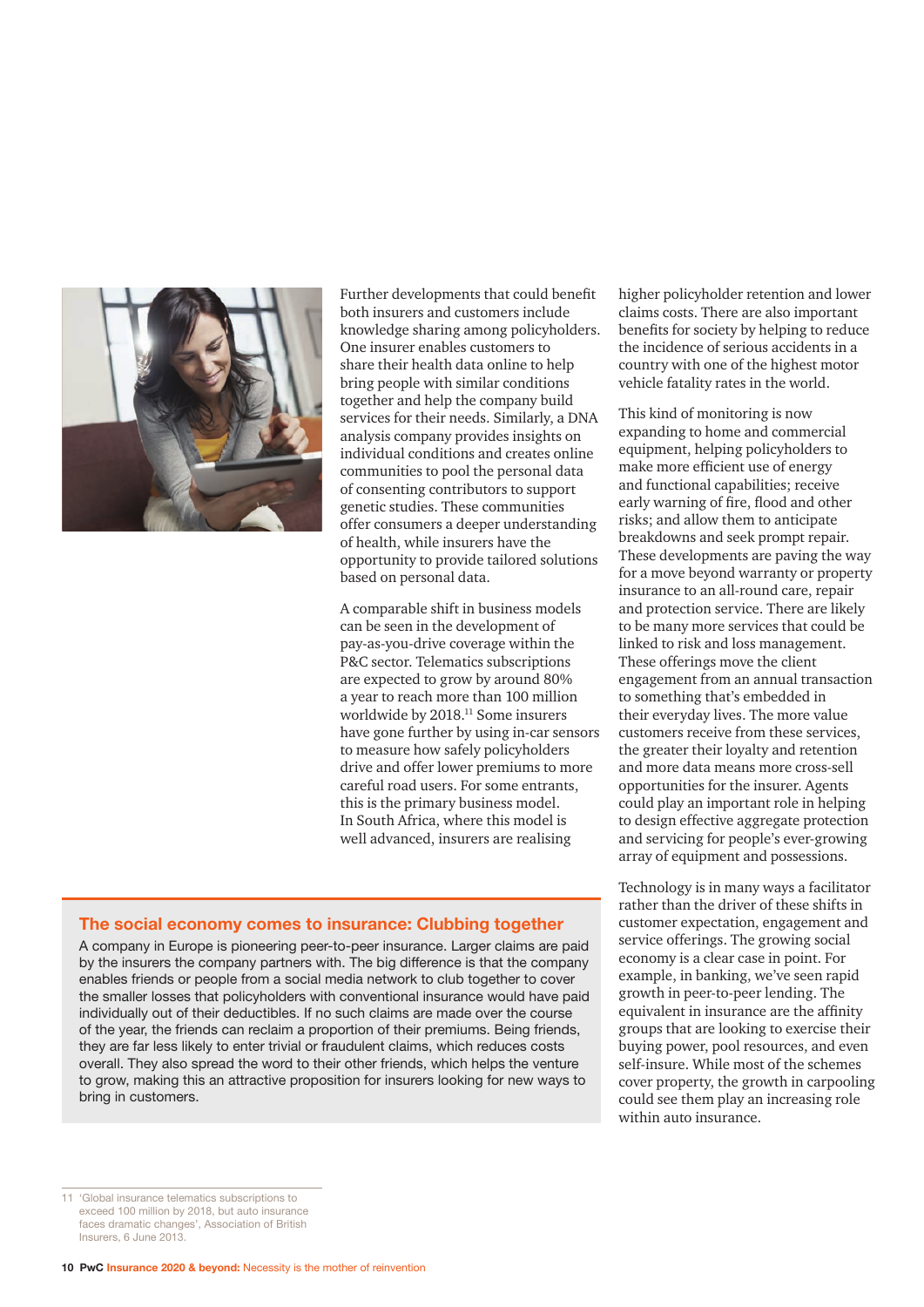## *Technological:* Shaping the organisation around information advantage

*When we analysed the market in 2010, outputs from a new generation of models were being increasingly used within risk selection and pricing. In the intervening years, the investment needed to develop the necessary processing capabilities and draw meaningful insights has drastically declined. As these capabilities become commonplace, the key competitive differentiator is shifting from simply generating insights to how quickly and effectively this information can be turned into action.*

Automation will become an ever more important element of analysis and response as the volume of data and the need to use it outpaces human capabilities.

Insurers clearly recognise the value of big data and other analytical advances. Their investment in new systems and resources reflects this. More than 70% of insurance participants in our 2014 Data and Analytics Survey say that big data and/or analytics have changed the way they make decisions.12 But many insurers still lack the vision and organisational integration to make the most of these capabilities. Nearly 40% of the participants in the survey see 'limited direct benefit to my kind of role' from this analysis and more than 30% believe that senior management lacks the necessary skills to make full use of the information.

To date, the companies that have been able to make the most of these advanced analytical capabilities have been the newer enterprises, which can design information-driven business models at their inception.

The application of advanced analytics already offers low-cost fund selection, portfolio diversification and tax planning and is increasingly used to help develop holistic, cradle-to-grave financial solutions. The latest generation of models are able to analyse personal, social and behavioural data to gauge immediate demands, risk preferences, the impact of life changes and longer-term aspirations. If we look at pension planning, these capabilities can be part of an interactive offering for customers that would enable them to better understand and balance the financial trade-offs between how much they want to live off now and their desired standard of living when they retire. In turn, this could eliminate product boundaries as digital insights, along with possible agent input, provide the basis for customised solutions that draw together mortgages, life coverage, investment management, pensions, equity release, tax and inheritance planning. Once the plan is up and running, these capabilities can help customers manage their financial affairs more effectively than ever before. This includes automatically adjusting to changes in income or switching some pension contributions to paying forward a mortgage in order to reduce expenditures come retirement.

12 www.pwc.com/gx/en/issues/data-and-analytics/ big-decisions-survey/industry/insurance.jhtml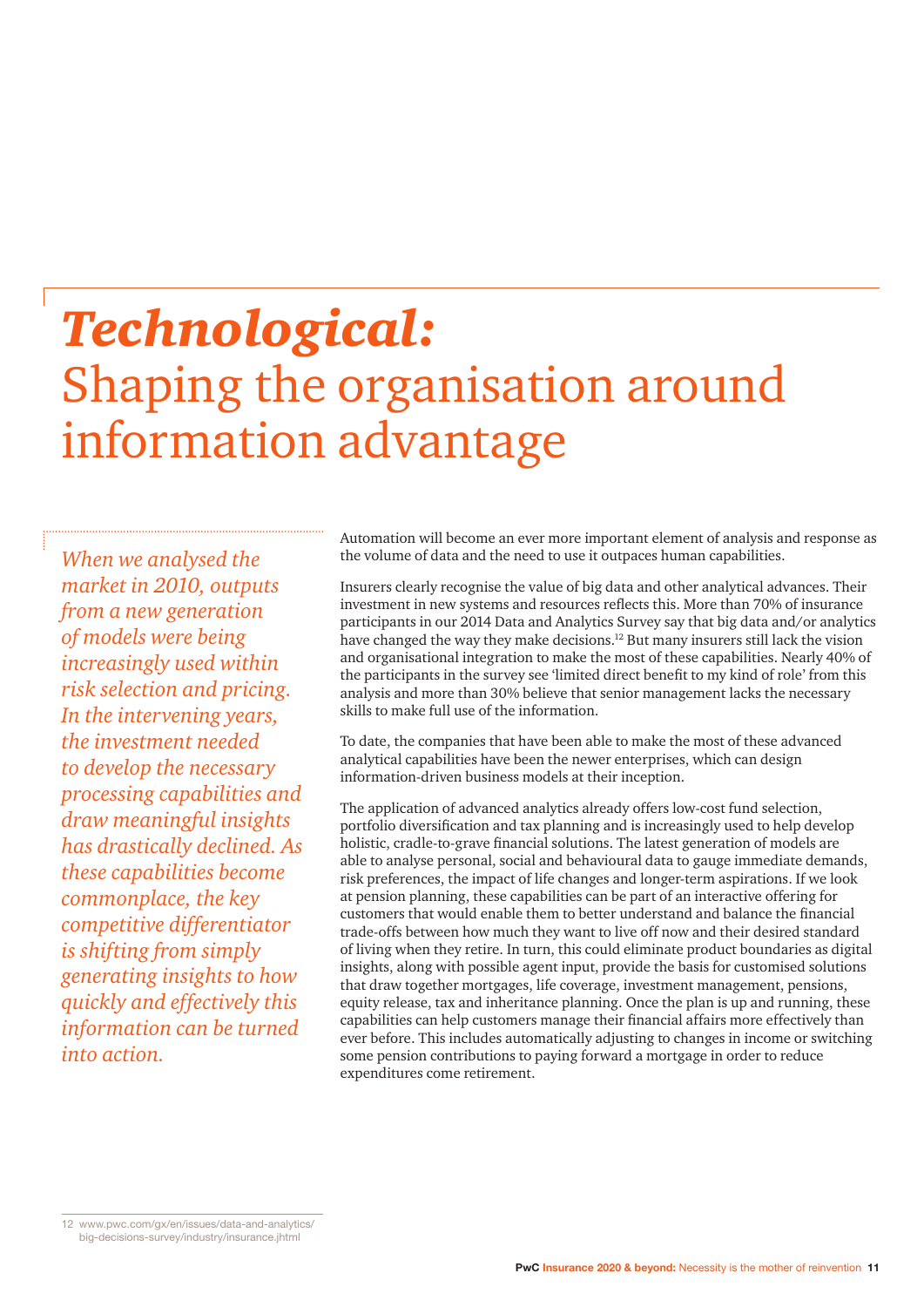#### **Technological trends in action: Revolutionising crop insurance**

A start-up has revolutionised crop insurance by using a technology platform with a large source of localised weather to dynamically determine weather conditions and yield. Through the use of big data, the company is able to redefine the traditional claims process, which now includes no paperwork and no waiting for a payment.



*93% of insurance CEOs – more than in any other financial services sector – see data mining and analysis as more strategically important for their business than any other digital technology13*

#### *Reactive to preventative*

The increasing use of sensors and connected devices as part of the Internet of Things<sup>14</sup> offers ever more real-time and predictive data, which has the potential to move underwriting from 'what has happened' to 'what could happen' and hence more effective preemption of risks and losses. As we've seen in the case of sensors, this in turn could open up opportunities for insurers to gravitate from reactive claims payer to preventative risk advisor.

As in many other industries, the next frontier for insurers is to move from predictive to prescriptive analytics (see Figure 2). Prescriptive analysis would help insurers to anticipate not only what will happen, but also when and why, so they are in a better position to prevent or mitigate adverse events. This includes being able to evaluate the impact of future decisions and

adjust model parameters based on the difference between predicted and actual outcomes. For example, insurers could use prescriptive analytics to improve the sales conversion ratio in automated insurance underwriting by continually adjusting price and coverage based on predicted take-up and actual deviations from it. Extensions of these techniques can be used to model the interaction between different risks to better understand why adverse events ranging from drug reactions to supply chain breakdowns can occur, and hence how to develop more effective safeguards.<sup>15</sup>

Further innovation is set to come from the growing use of automated driving systems. This includes forward collision warning, drowsy driver detection and adaptive headlights. Our analysis indicates that these developments could reduce accident claims by at least 10% in developed markets by 2025 and 20% by 2035, though there also would be a resulting drop in premium prices. The advent of a self-driving mode could prove even more revolutionary, though it could be two decades before we see its full impact. Forward-thinking insurers and auto manufacturers will create new opportunities to thrive in this automated environment, while others are likely to see a significant erosion of revenues.<sup>16</sup>

#### **Using technology to empower the sales force: Mobile insight**

Mobile technology offers convenience to customers and is an important new source of connectivity for insurers as more than two billion users worldwide come to access the internet on their mobiles. Mobile also can enhance connectivity within a company's organisation. A mutual insurer launched an annuity app in 2013 to help advisors understand investment options and product features. As the app grows in usage, it has helped the company to massively exceed sales targets. The way insurers think about their products, distribution and customer interactions is continuing to evolve and companies that can personalise their interactions and offerings are gaining a clear competitive edge.

- 13 80 insurance CEOs in 37 countries were interviewed for PwC's 18th Annual Global CEO Survey: A marketplace without boundaries? Responding to disruption (www.pwc.com/ ceosurvey).
- 14 www.worldinbeta.com and www.worldinbeta. com/blog/internet-of-things-world-in-beta.
- 15 For a more detailed explanation of the potential please see 'What comes after predictive analytics' (insurancethoughtleadership.com/comespredictive-analytics/#sthash.4Xu4D1xj.dpbs).
- 16 For a more detailed explanation of the implications please see 'Potential impacts of automated driver assistance systems (ADAS) and autonomous car technologies on the insurance industry' (www.pwc.com/en\_US/us/ insurance/assets/pwc-top-insurance-industryissues-potential-impacts-of-automated-driverassistance-systems.pdf).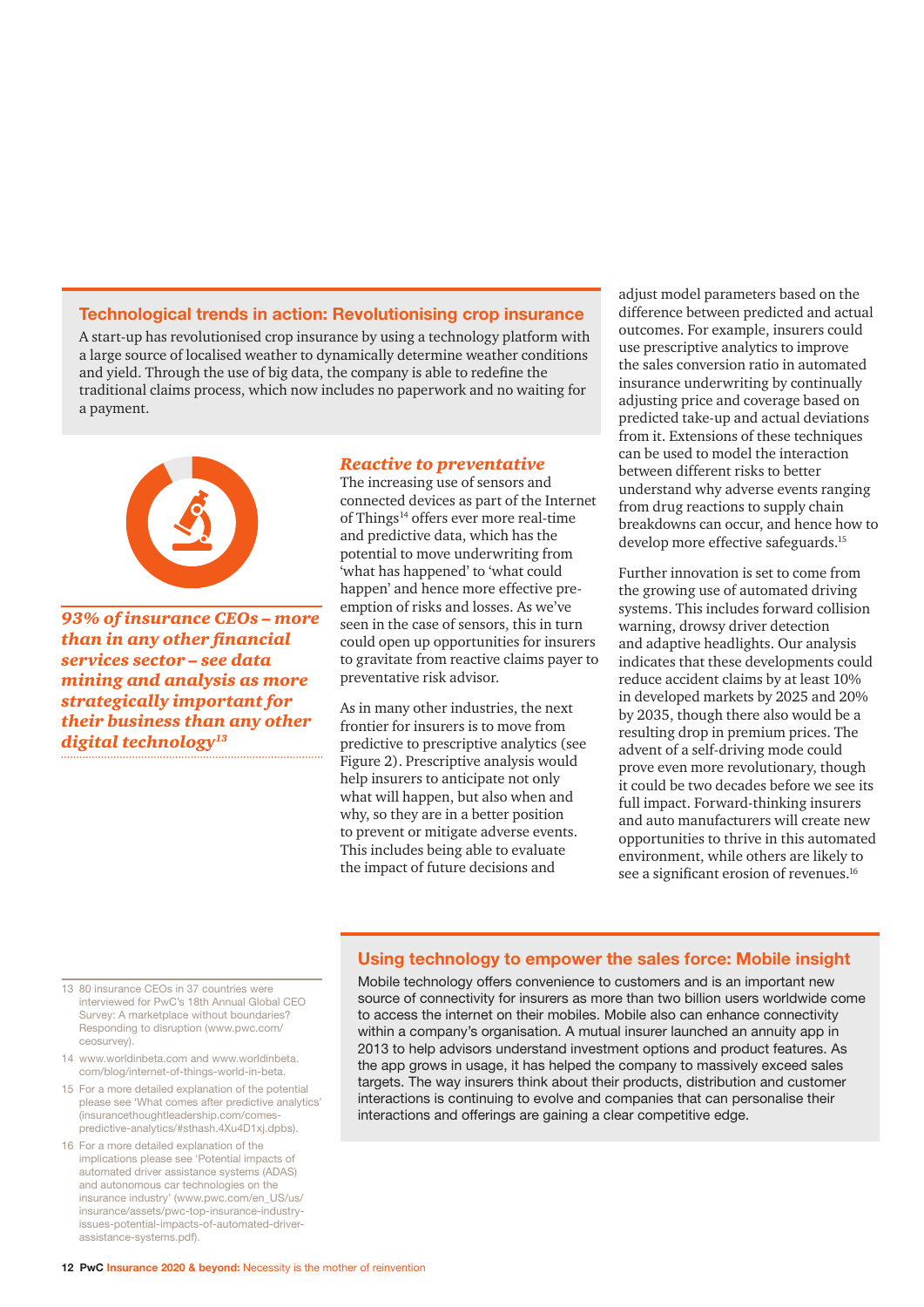

#### **Figure 2: The new frontier of analytics**

*Increasing Sophistication of Data and Analytics*

Source: PwC analysis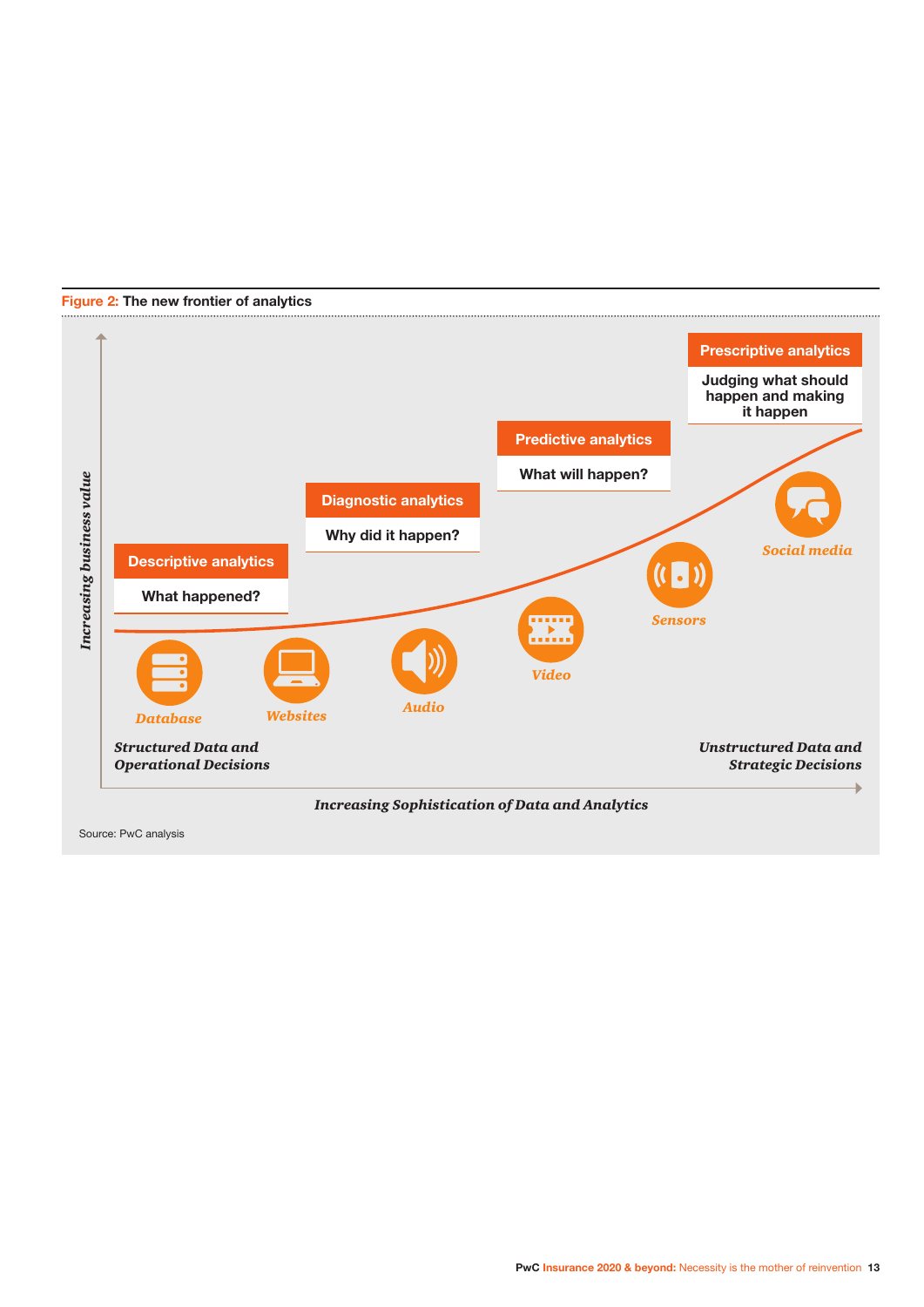# *Environmental:* Reshaping catastrophe risks and insured values

*The world is facing an increasingly complex, uncertain and, in some important areas, under-insured risk environment as climatic instability makes once unthinkable disasters seem almost commonplace.*

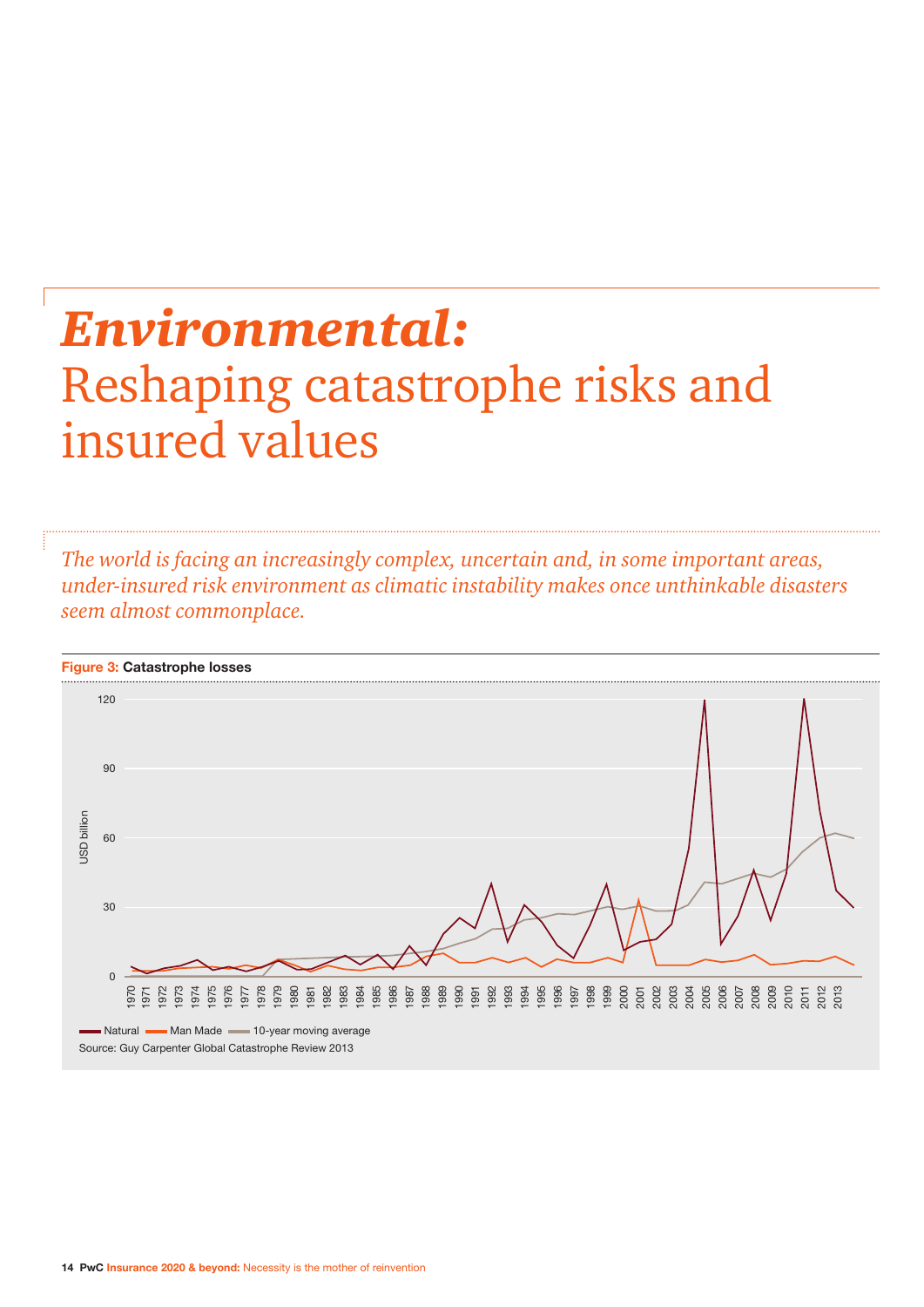Catastrophe losses have soared since the 1970s (see Figure 3). In 2014, there were 980 catastrophe loss events, \$110 billion in losses and an insured loss of over \$30 billion worldwide.17 While 2014 had the largest number of events over the course of the past 30 years, losses and fatalities were actually below average. Globally, the use of technology, availability of data and ability to locate and respond to disaster in near real-time is helping to manage losses and save lives, though there are predictions that potential economic losses will be 160% higher in 2030 than they were in 1980.18

In turn, shifts in global production and supply are leading to a sharp rise in value at risk (VaR) in under-insured territories; the \$12 billion of losses from the Thai floods of 2011 exemplify this.<sup>19</sup> A 2013 report by the UN International Strategy for Disaster Reduction (UNISDR) and PwC concluded that multinationals' dependencies on unstable international supply chains now pose a systemic risk to 'business as usual'.20

#### *Environmental measures to mitigate risk*

Moves to mitigate catastrophe risks and control losses are increasing. In 2014, global investment in green energy reached \$270 billion, a 17% increase from the previous year. $^{21}$  Organisations, governments and UN bodies are working more closely to share information on the impact of disaster risk. Examples include R!SE, a UN initiative, which looks at how to embed disaster risk management into corporate strategy and investment decisions.22

Governments also are starting to develop plans and policies for addressing climatic instability, though for the most part policy actions remain unpredictable, inconsistent and reactive. In 2014, a major multi-line insurer filed a lawsuit against a local authority in the US in response to what it sees as the city

#### **The R!SE initiative**

Recent events have shown the growing impact of natural catastrophes on business. Whether direct losses, supply chain interruptions or wider effects on performance and reputation, these impacts undermine long-term competitiveness and sustainability.

R!SE is a UN initiative, which looks at how to embed disaster risk management into corporate strategy and investment decisions. R!SE seeks to facilitate the exchange of experience and knowledge to implement tangible disaster risk reduction projects through eight streams of activity: Strategies for global business, risk metrics for economic forecasting, industry sector certification, education, principles for responsible investing, resilience of cities, insurance, and resilience of UN programming (www.theriseinitiative.org).

government's failure to take a more proactive role in addressing climatic instability. The company argued that the city should have adequately prepared for heavier rainfall with an infrastructure that could accommodate the changes in weather. While the insurer ended up withdrawing the lawsuit, the company felt that it raised the important issue in the interest of the its policyholders.

#### *Developments in risk modelling*

A new generation of catastrophe models is ushering in a transformational expansion in both geographical breadth and underwriting applications. Until recently, cat models primarily concentrated on developed market peak zones (such as Florida windstorm). As the unexpectedly high insurance losses from the 2010 Chilean earthquake and the 2011 Thai floods highlight, this narrow focus has failed to take account of the surge in production and asset values in fast growth SAAAME<sup>23</sup> markets. The new models cover many of these previously non-modelled zones.

The other big difference for insurers is their newfound ability to plug different analytics into a single platform. This offers the advantages of being able to understand where there may be pockets of untapped capacity or, conversely, hazardous concentrations. The end result is much more closely targeted risk selection and pricing.

- 17 http://www.munichre.com/en/media-relations/ publications/press-releases/2015/2015-01-07 press-release/index.html.
- 18 http://www.odi.org/sites/odi.org.uk/files/odiassets/publications-opinion-files/9212.pdf.
- 19 Swiss Re Sigma 'Natural catastrophes and manmade natural disasters in 2011', Swiss Re Sigma.
- 20 'Working together to reduce disaster risk' published by UNISDR and PwC, May 2013 (www.pwc.com/en\_GX/gx/governance-riskcompliance-consulting-services/resilience/ publications/pdfs/pwc-unisdr-report.pdf).
- 21 http://fs-unep-centre.org/publications/globaltrends-renewable-energy-investment-2015.
- 22 www.theriseinitiative.org and http://www. pwc.com/gx/en/governance-risk-complianceconsulting-services/resilience/publications/ rise.jhtml.
- 23 South America, Asia, Africa and the Middle East.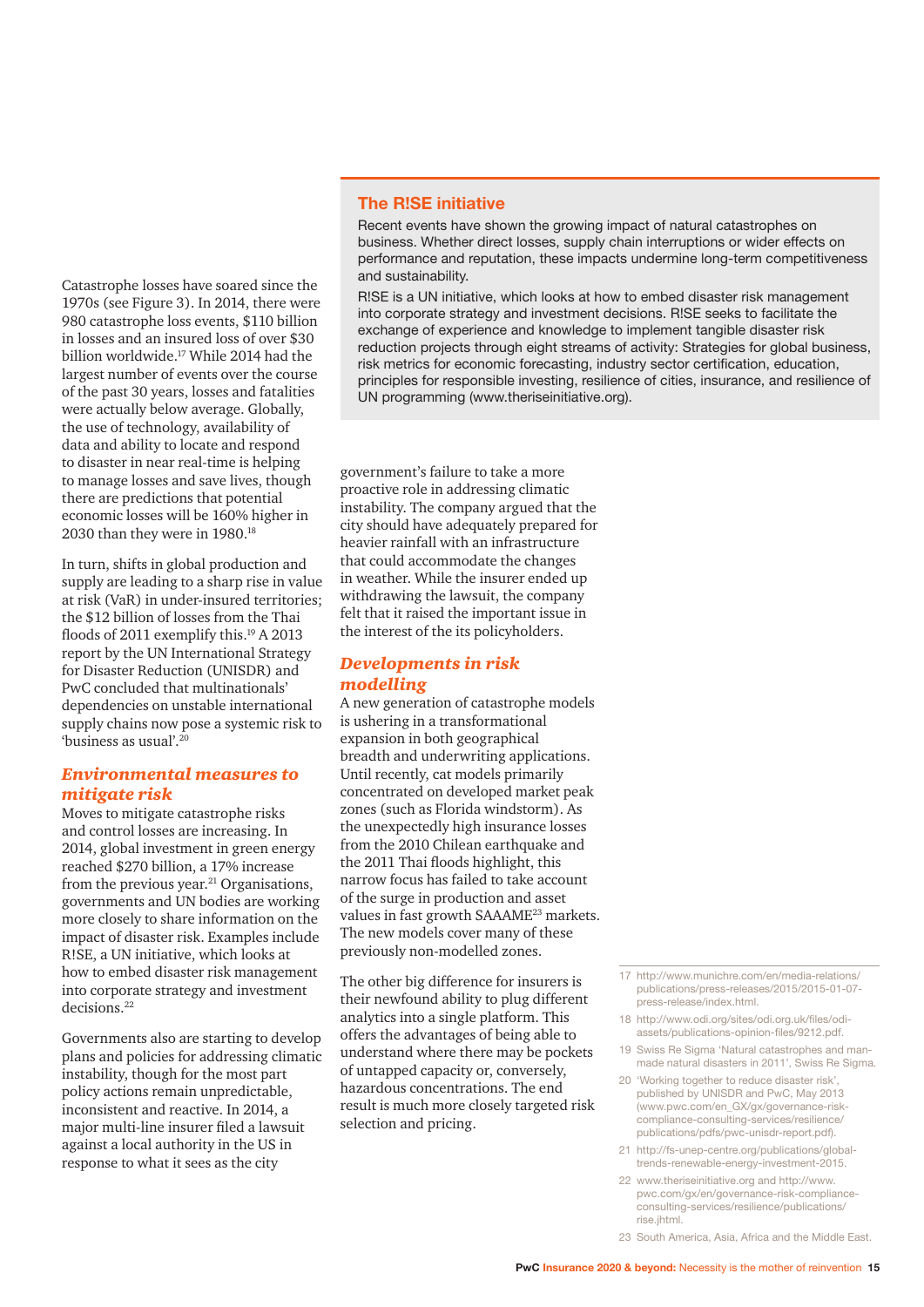The challenge is how to build these models into the running of the business. Cat modelling has traditionally been the preserve of a small, specialised team. The new capabilities are supposed to be easier to use and hence open to a much wider array of business, IT and analytical teams. Accordingly, it's important to determine the kind of talent needed to make best use of these systems, as well as how they will change the way underwriting decisions are made.

#### **Applying crowdsourcing in insurance: Sharing information to enhance insight**

Crowdsourcing allows online networks to share data, ideas or content on the one side (Wikipedia is probably its most famous example) or outsource tasks to multiple providers on the other. In insurance, it is already being used to amplify available data. This has resulted in new ways to set statistically based premium rates for pay-as-you-drive policyholders. There is further potential for a combination of crowdsourcing to assess the risks and crowdfunding to provide the capital to support them. Examples of how this might be applied include aggregated insurance buying for people with similar risks (e.g. property coverage for people in flood plains or life and health insurance for people with type one diabetes).

Greater connectivity is enhancing the speed and effectiveness of early warning for catastrophe risks. Emerging developments include new monitoring and detection systems, which draw on multiple fixed and drone sensors. Eventually, these models could be built into resilience and mitigation programmes.

#### *Challenges for evaluating and pricing risk*

Beyond catastrophe risks are disruptions to asset/insured values resulting from constraints on water, land and other previously under-evaluated risk factors. There are already examples of industrial plants that have had to close because of limited access to water.<sup>24</sup> Fossil fuel and nuclear power generation are also dependant on access to nearby water supplies.25 With over a fifth of the world's population, but only around a twentieth of its fresh water, China exemplifies these vulnerabilities.26 With the bulk of electricity generation clustered in the arid north of the country, power supplies are at particular risk.



- 24 Financial Times, 19 June 2014.
- 25 Reuters, 30 April 2013.

26 PwC 'Gridlines Winter 2013: China's war on water scarcity' (www.pwc.com/gx/en/capital-projectsinfrastructure/assets/chinas-war-on-waterscarcity.pdf).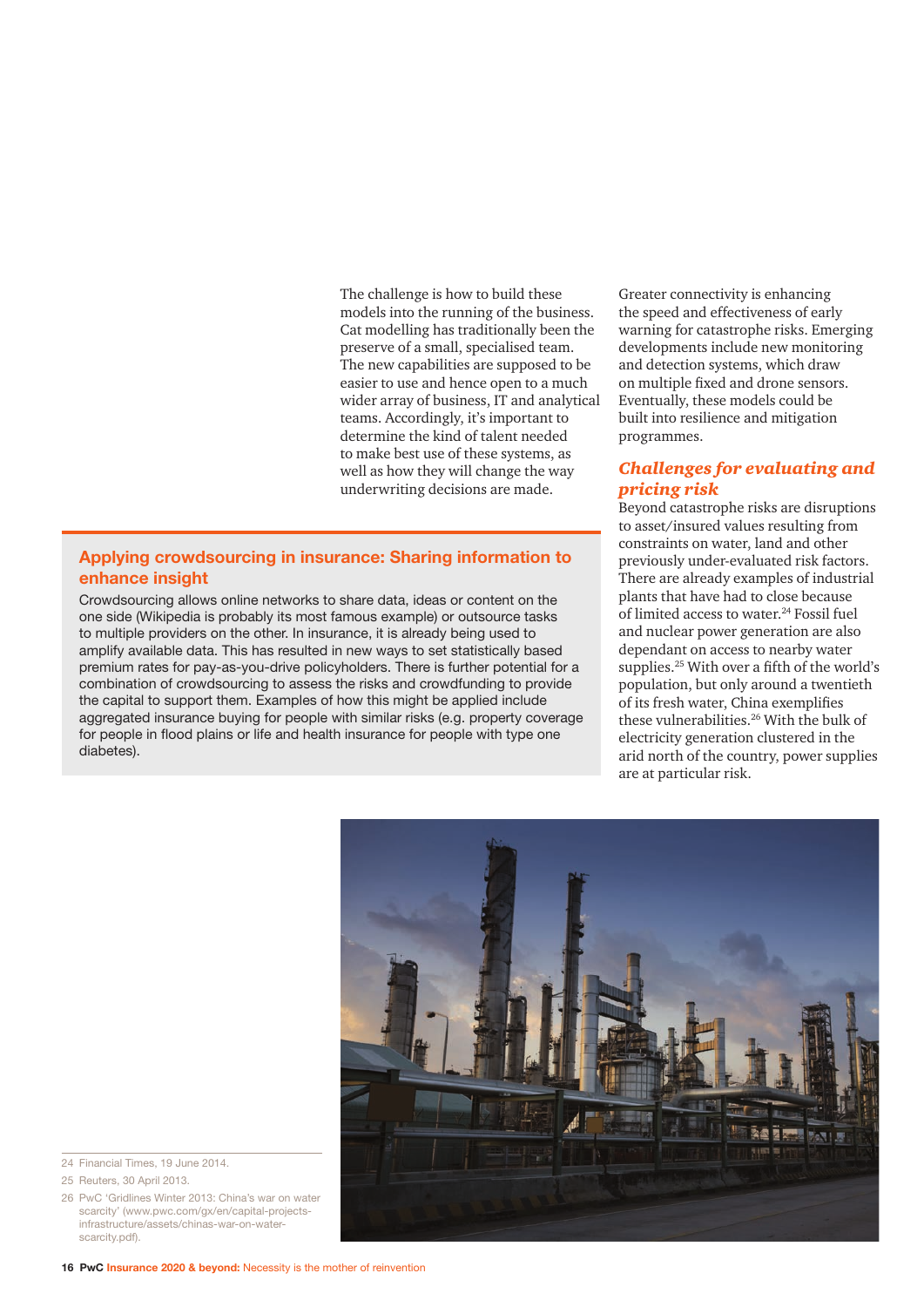### *Economic:* Adapting to a multipolar world

*Our 2010 analysis anticipated a marked divergence in the trajectory of insurance market growth between developed and SAAAME27 markets. If anything, the barriers to growth in developed markets, especially within the Eurozone, have been even greater than expected as insurers have faced a combination of depressed demand, low interest rates and enduringly soft premium rates.* 

27 South America, Asia, Africa and the Middle East.

28 806 industry participants from 54 countries were interviewed for Insurance Banana Skins 2015, a unique survey of the risks facing the industry, which was produced by the Center for Financial Services Innovation (CFSI) in association with PwC (www.pwc.com/insurancebananskins).

29 80 insurance CEOs in 37 countries were interviewed for PwC's 18th Annual Global CEO Survey: A marketplace without boundaries? Responding to disruption (www.pwc.com/ ceosurvey).

While some SAAAME markets haven't grown as fast as anticipated, expansion has and will continue to outstrip the developed world. As the influx into cities accelerates, the real distinction will not be emerging and developed markets so much as city and rural areas.

#### *Struggling to sustain margins*

The economy is the second most pressing risk for the industry participants taking part in Insurance Banana Skins 2015.<sup>28</sup> The challenging economic climate has held back discretionary spending on life, annuities and pensions, with the impact being compounded by low interest rates (third on the list of banana skins) and the resulting difficulties in sustaining competitive returns for policyholders. Potentially higher capital charges for guaranteed products could further drive up costs and erode returns in many markets. A further source of uncertainty and risk is the future of quantitative easing and the impact this could have on equity values. The keys to sustaining margins are likely to be simple, low-cost, digitally distributed products for the mass market and use of the latest risk analytics to help offer guarantees at competitive prices.

The challenges facing P&C insurers centre on low investment returns and a softening market. One facet of this market cycle is pressure on both rates and exposure bases. There are a number of reasons for this, most prominent of which are debt levels that have reached all-time highs. With consumers and corporations in so much debt, they have less capacity to spend, and lower overall spending equates to lower exposure bases (i.e. lower revenue, which leads to lower payroll and less area used for production). While reserve releases have helped to bolster returns, there is now much less financial cushion within many insurers' reserves to justify further releases.

Opportunities to seek out new customers and boost revenues include strategic alliances. Nearly half of the insurance industry leaders taking part in our latest global CEO survey plan to enter into a new joint venture or strategic alliance over the next 12 months.29 Two-thirds, much more than in other financial services sector, see these tie-ups as an opportunity to gain access to new customers. Business networks, customers and suppliers are the most important focus for strategic collaborations. Examples could include affinity groups, manufacturers or major retailers. A further possibility is that one of the telecoms or internet giants will want a tie-up with an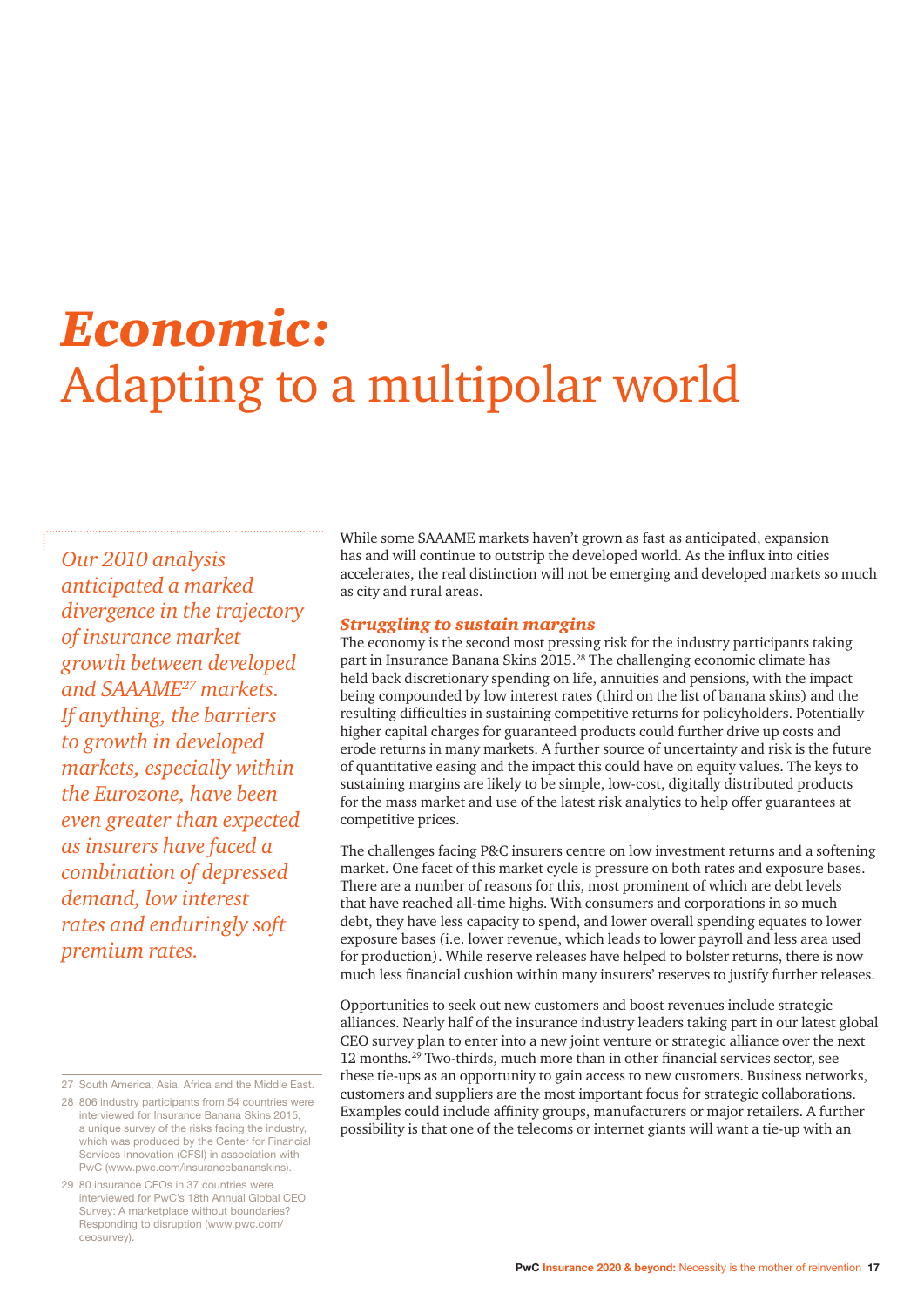insurer to help it move into the market. Such companies are already setting up their own insurance arms and working with insurers to develop market comparison sites.

More than 30% of insurance CEOs now see alliances as an opportunity to strengthen innovation and gain access to new and emerging technologies.<sup>30</sup> Examples include the partnership between a leading global reinsurer and software group, which aims to provide more advanced cyber risk protection for corporations.

Surprisingly, only 10% of insurance CEOs are looking to partner with startups, even though such alliances could provide valuable access to the new ideas and technologies they need. There are also opportunities for insurers to invest in start-ups or provide the finance to help them put their ideas into operation, either in partnership with venture capital firms or through their own investment funds. The challenge is how to align objectives and get people from different industries to 'talk the same language'.

#### *SAAAME31 growth*

Growth in SAAAME insurance markets will continue to vary. Slowing growth in some major markets, notably Brazil, could hold back expansion. In others, notably India, we are actually seeing a decline in life, annuity and pension takeup, in this case as a result of the curbs on commissions for unit-linked insurance plans (ULIP). Further development in capital markets will be necessary to encourage savers to switch their deposits to insurance products.

- 30 80 insurance CEOs in 37 countries were interviewed for PwC's 18th Annual Global CEO Survey: A marketplace without boundaries? Responding to disruption (www.pwc.com/ ceosurvey).
- 31 South America, Asia, Africa and the Middle East.
- 32 Rashtriya Swasthya Bima Yojana website (www.rsby.gov.in/about\_rsby.aspx), 27 May 2015.
- 33 Exploring opportunities in micro-insurance, Lloyd's: (https://www.lloyds.com/~/ media/lloyds/reports/360/360%20other/ insuranceindevelopingcountries.pdf).

As Figure 4 highlights, the relative under-development of SAAAME markets means that loss ratios are generally lower than those in their developed counterparts, but expense ratios are higher. As the reliance on agency channels adds to these costs, there are valuable opportunities to offer costeffective digital distribution, drawing on the increase in both basic mobile and more sophisticated devices in these markets. Successful models of inclusion include an Indian national health insurance programme, which is aimed at poorer households and operates through a public/private partnership. More than 30 million households have taken up the smart cards that provide them with access to hospital treatment.32

The already strong growth (10% a year<sup>33</sup>) in micro-insurance is also set to increase, drawing on models developed within micro-credit. The challenge for

insurers is the need to make products that are sufficiently affordable and comprehensible to consumers who have little or no familiarity with the concept of insurance. They also will have to extend their risk evaluation and claims infrastructure to often under-developed and inaccessible areas.

Assessing and pricing risk appropriately is difficult when risk data remains limited within many SAAAME markets. In the absence of pricing accuracy and adequacy, SAAAME markets will not realise their growth and profit potential. Rather than waiting for a market-wide alignment of data and pricing, some insurers have moved people onto the ground to build up the necessary data sets, often working in partnership with governments, regional and local development authorities, along with banks and local business groups.

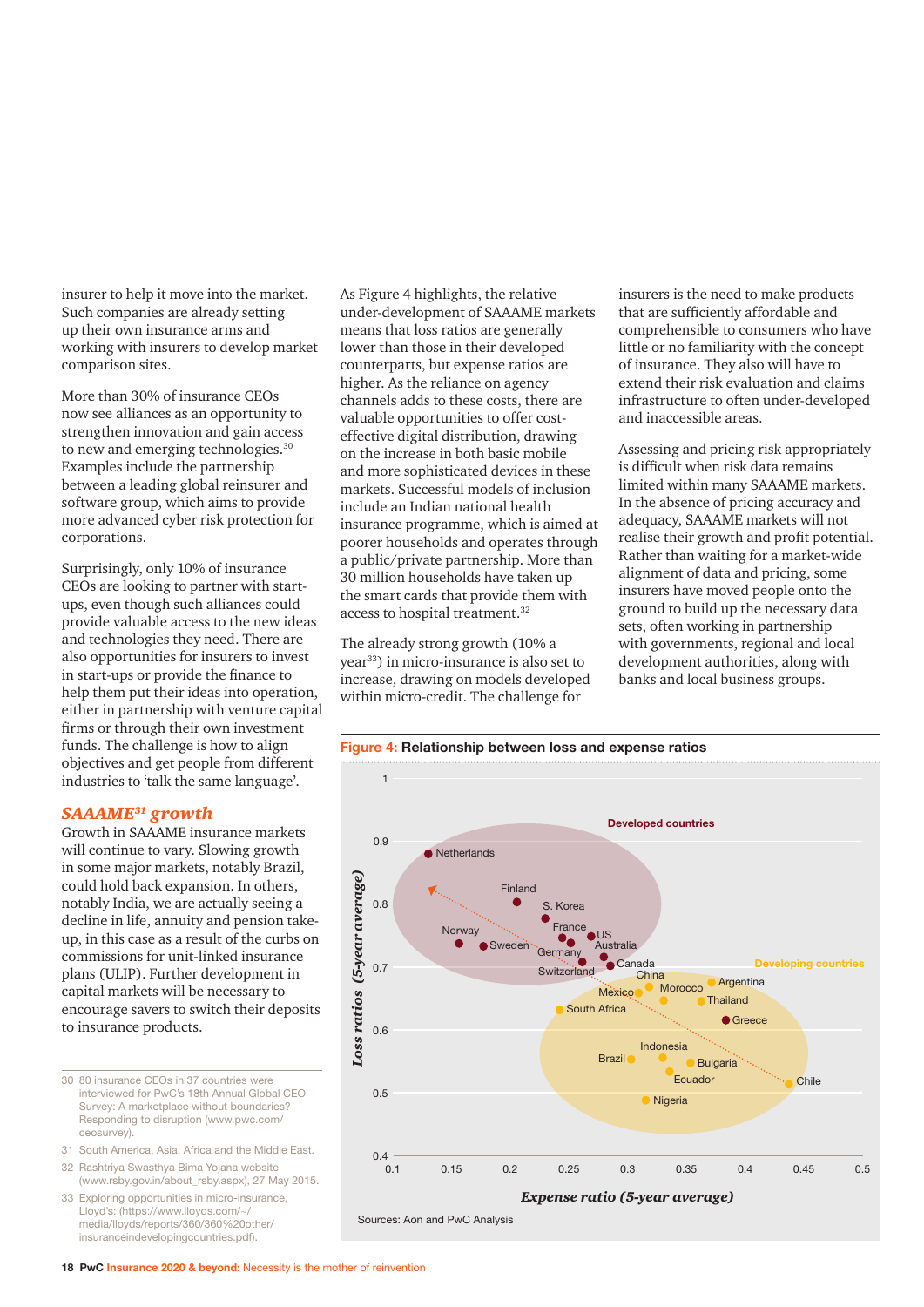



#### *Urbanisation*

The urban/rural divide may actually be more relevant to growth opportunities ahead than the emerging/developed market divide. In 1800, barely one in 50 people lived in cities. By 2009, urban dwellers had become a majority of the global population for the first time.34 And this will be more and more the century of the city as 1.5 million people are added to the urban population every week, with the bulk of this growth centred in SAAAME markets.<sup>35</sup> Cities are in turn the main engine of the global economy, with 50% of global GDP generated in the world's 300 largest metropolitan areas.<sup>36</sup>

The result is more wealth to protect. Infrastructure development alone will generate an estimated \$68 billion in premium income between now and 2030.37 In turn, the growth in city populations will spur greater takeup of insurance as urban citizens are more likely to be exposed to insurance products and have access to them. Urbanisation is also likely to increase purchases of life, annuities and pensions products as people migrating into cities have to make individual provision for the future rather than relying on extended family support.

Yet as the size and number of megametropolises grow, so does the concentration of risk. Key areas of exposure go beyond property and catastrophe coverage to include the impact of air pollution and poor water quality and sanitation on health. Most of the new mega-metropolises are dangerously under-insured.

#### *Tackling under-insurance*

Just as macro-economic trends will have an important influence on developments in the insurance market, insurance is essential for sustained profitability and growth in the economy. Figure 5 highlights the economic impact of under-insurance by showing the growth between insured and uninsured losses.

A Lloyd's report comparing the level of insurance penetration and natural catastrophe losses in countries around the world found that, among them, 17 fast-growth markets had an annualised insurance deficit of \$168 billion.<sup>38</sup> creating threats to sustained economic growth and the ability to recover from disasters.

Within developed markets, the risk of under-insurance is heightened by a tendency to look at the price rather than the value of insurance. As a result, there is insufficient protection against

both existing and emerging risks. Cyber security is a case in point, affecting organisations of all sizes. Our annual survey of security, IT and business executives shows that there were 43 million global security incidents detected in 2014. This is the equivalent of more than 100,000 attacks a day, every day. As the number of incidents, costs and brand damage continues to grow, the pressure to protect sensitive information is mounting. While insuring against cyber-attacks is a critical area of focus, many corporations lack the sophisticated methods to understand their risk and evaluate, select, and acquire the best cyber insurance products. The challenge for insurers is both in understanding the relevant risk and helping companies understand that traditional security practices are no longer enough.

- 35 United Nations Department of Economics and Social Affairs, Population Division (2012).
- 36 Brookings Institute, 2012.
- 37 'Urbanisation in emerging markets: boon and bane for insurers', Swiss Re Sigma, 2013.
- 38 Lloyd's and the Centre for Economics and Business Research, Global Underinsurance Report, 27.11.12 (www.lloyds.com/news-andinsight/riskinsight/underinsurance-report).

<sup>34</sup> Urban population growth, World Health Organisation (www.who.int/gho/urban\_health/ situation\_trends/urban\_population\_growth\_text/ en/).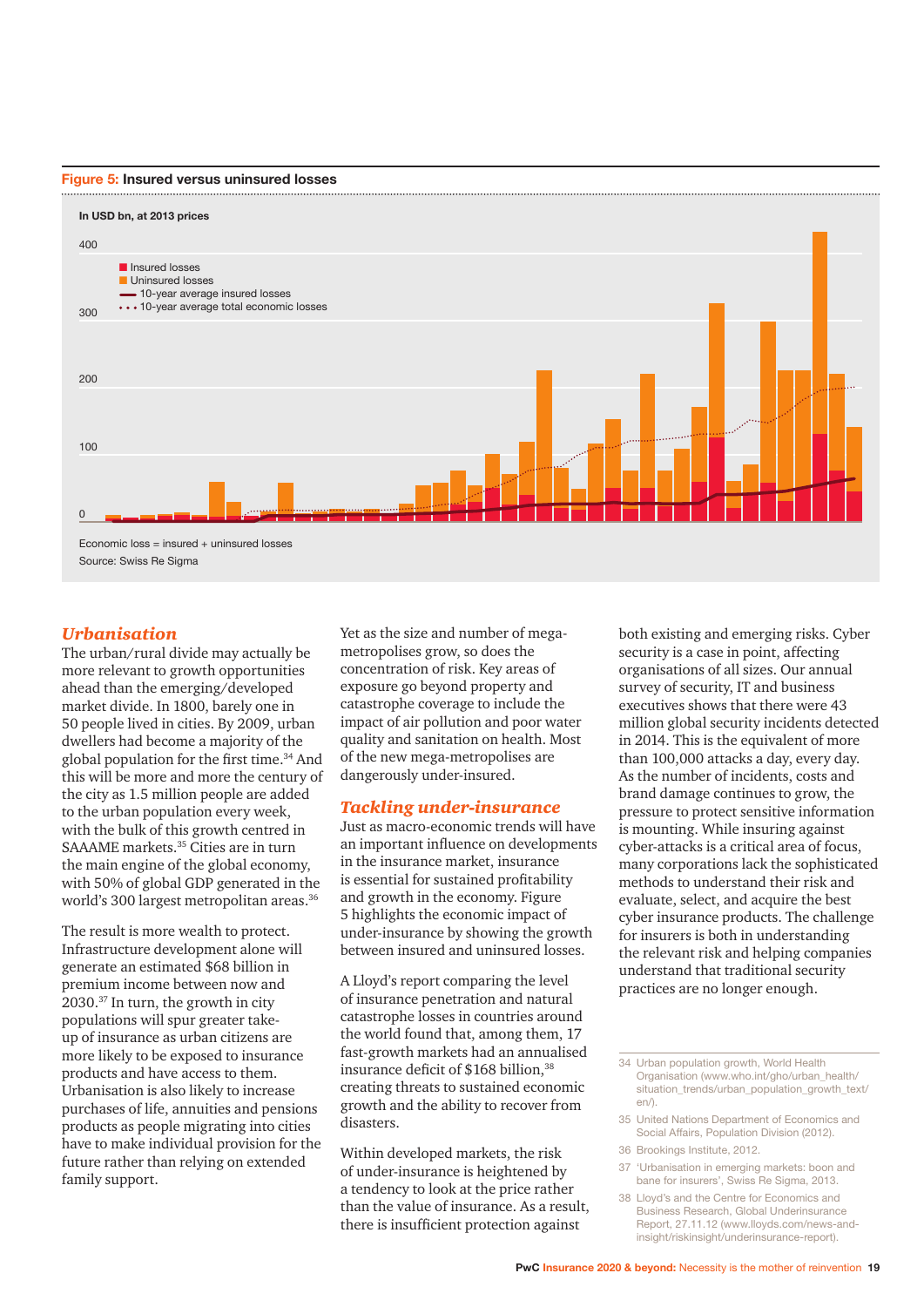## *Political:* Adapting to heightened instability

*Governments play an increasing role in the insurance market. This includes more regulation. As governments look to scale back spending, more and more responsibility for pensions and health care is being passed to individuals and their employers, opening up considerable room for growth in the insurance market.*

#### *Government in the tent*

At a time when all financial services businesses face considerable scrutiny, strengthening the social mandate through closer alignment with government goals could give insurers greater freedom in how they operate, innovate and pursue profitable opportunities. Insurers could also be in a stronger position to attract quality talent at a time when many of the brightest candidates are looking for more meaning from their chosen careers.

Government and insurers can join forces in the development of effective retirement and health care solutions. However, this will open insurers up to greater state influence, media scrutiny and reputational risk as a result. There could be particular conflicts between higher capital demands and the pressure to provide affordable retirement and healthcare policies. The risks are heightened by tighter customer protection regulation and supervision in many countries; notable examples being the establishment of the Financial Conduct Authority (FCA) in the UK and the Consumer Financial Protection Board (CFPB) in the US.

Further opportunities include a risk partnership approach to managing exposures that neither insurers nor governments have either the depth of data or financial resources to cover on their own, notably cyber, terrorism and catastrophe risks.

#### *Impact of regulation*

The latest wave of regulatory change isn't only creating huge operational disruption, but also calling into question longstanding strategic certainties. Costs, prices and returns could soon become unviable if the changes aren't managed effectively. Regulation is the number one risk in Banana Skins 2015.39

Insurers have never had to deal with an all-encompassing set of global prudential regulations comparable to the Basel Accords governing banks. But this is what the Financial Stability Board (FSB) and its sponsors in the G20 now want to see as the baseline requirements for not just the global insurers designated as systemically risky, but also a tier of internationally active insurance groups. The FSB has assigned the International Association of Insurance Supervisors' (IAIS) to create guidelines for the supervision of the global systemically important insurers (G-SII). Separately, the IAIS has also been focusing on large globally active insurers through the

39 806 industry participants from over 50 countries were interviewed for Insurance Banana Skins 2015, a unique survey of the risks facing the industry, which was produced by the Center for Financial Services Innovation (CFSI) in association with PwC (www.pwc.com/insurancebananaskins).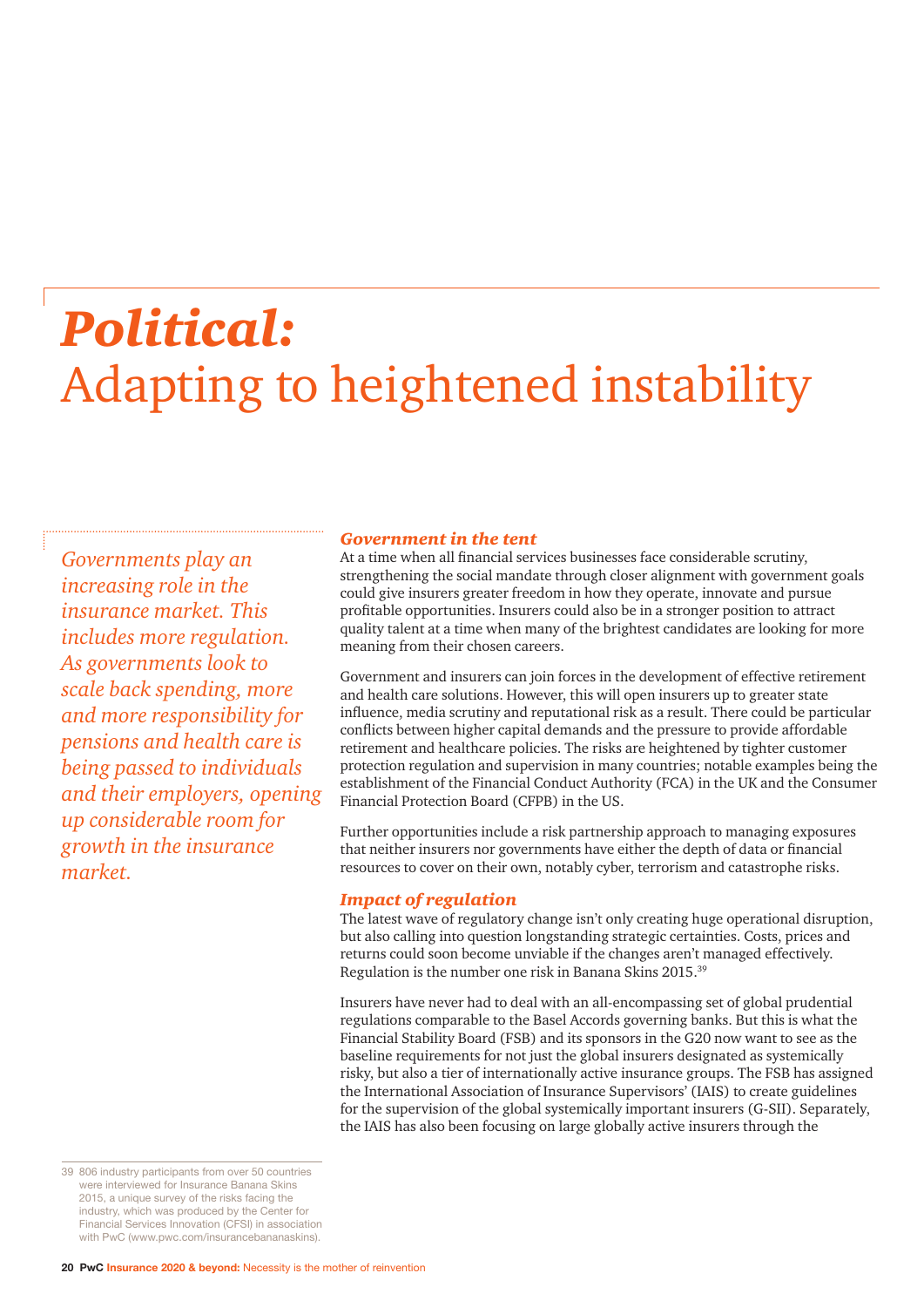

development of a common framework (ComFrame) for the supervision of all internationally active insurance groups (IAIGs), which includes a common capital standard.

The G20's close focus on insurance regulation highlights the heightened politicisation of financial services. Governments want to make sure that taxpayers no longer have to bail out failing financial institutions. The result is an overhaul of capital requirements in many parts of the world and a new basic capital requirement for G-SIIs. The other game-changing development is the emergence of a new breed of crossstate/cross-border regulator, which has been set up to strengthen co-ordination of supervision, crisis management and other key topics. These include the European Insurance and Occupational Pensions Authority (EIOPA) and the Federal Insurance Office (FIO) in the US.

Dealing with these developments requires a mechanism capable of looking beyond basic operational compliance at how new regulation will affect the strategy and structure of the organisation and using this assessment to develop a clear and coherent company-wide response.

As regulatory demands continue to mount, technology will be increasingly critical in curbing the cost of compliance. Technology is also going to be crucial to regulators' ability to oversee a more digitised insurance industry and keep pace with its broadening scope, be this new entrants, new innovations or moves into new business areas. Risks could be analysed in real-time and predictive models would enable supervisors to identify and hone in on areas in need of intervention. Regulators would also be able to tap into the surge in data and analysis within supervised organisations, creating the foundations for machine-tomachine regulation.

#### *A more unstable world*

Globalisation would appear to have brought the world together through increasingly interconnected trading relationships, though others argue that if anything, it has heightened the potential for conflict. From the crisis in Ukraine to the rise of ISIS, instability is a fact of life. Pressure on land and water, as well as oil and minerals, is intensifying competition for strategic resources and potentially bringing states into conflict. The ways these disputes are playing out is also impinging on corporations to an ever greater extent, be this trade sanctions or state-directed cyber-attacks.

Globalisation isn't about to unravel. But there is a growing realisation within major corporations that they are dependent on political collaboration and goodwill. The more widespread their operations, the harder it is to forge and manage the necessary relationships. Businesses, governments and individuals also need to understand the potential causes of conflict, their ramifications and develop appropriate contingency planning and response. At the very least, insurers should seek to model these threats and bring them into their overall risk evaluations. For some, this will be an important element of their growing role as risk advisors and mitigators. Investment firms are beginning to hire ex-intelligence and military figures as advisors or calling in dedicated political consultancies as part of their strategic planning. More and more insurers are likely to follow suit.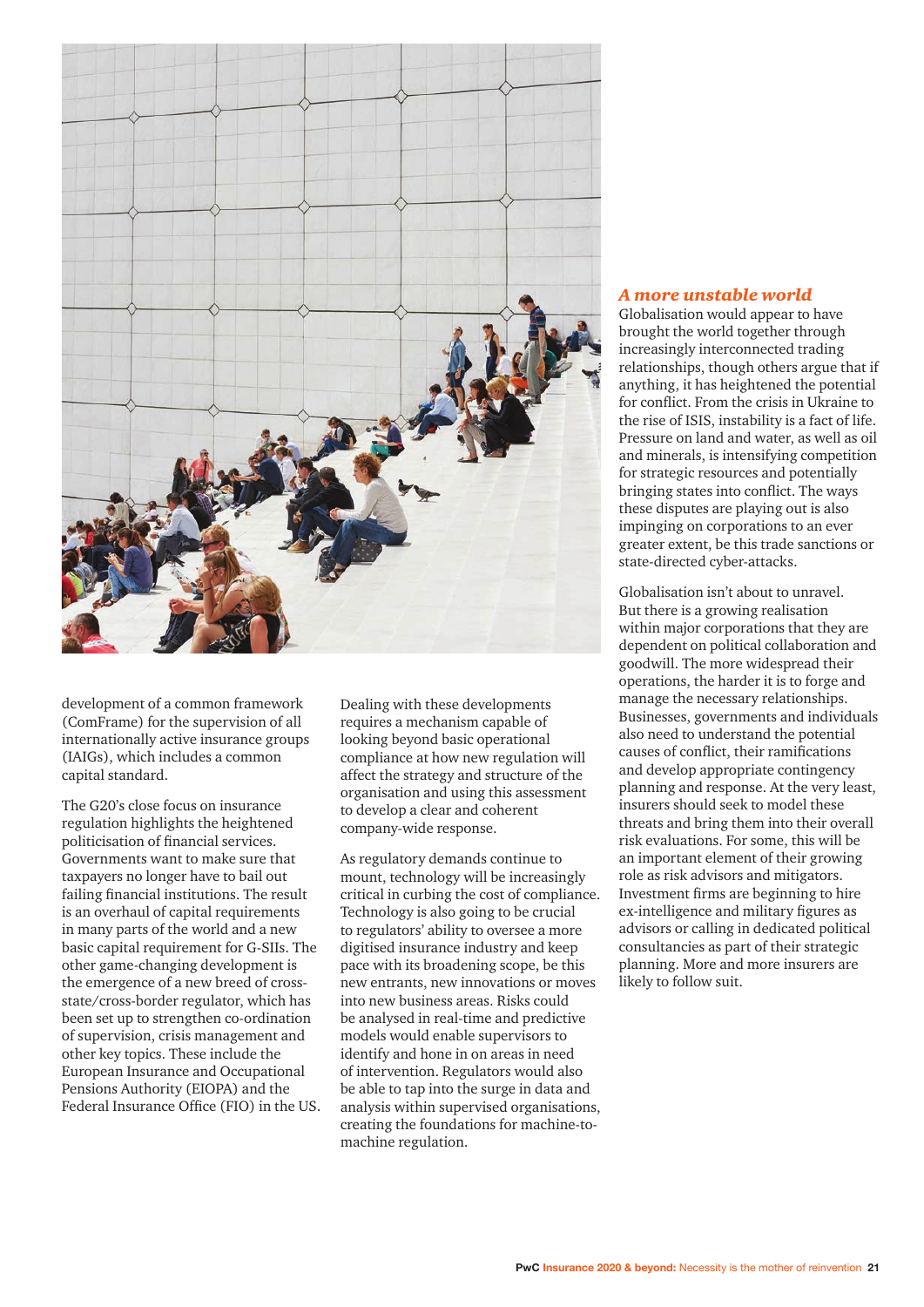### *Implications for the future of your business*

*The main developments we've seen in the insurance industry in recent years have followed the direction of travel outlined in our 2011 report, Insurance 2020: Turning Change into opportunity.40 The pace of change looks set to accelerate still further.*

From the impact of analytics, digitisation and more exacting customer expectations to the disruptive effect of regulation, geopolitical instability and two-speed global economic growth, the insurance marketplace will look very different in 2020. Facing mounting commoditisation and pressure on prices, forward-looking insurers are already developing ways to capitalise on higher margin opportunities and enlarge their footprint in fast growth SAAAME markets. The future belongs to businesses that can make sense of the gathering transformation and develop a proactive response rather than simply reacting to events.

While some of the drivers of change in the insurance industry are common to all business lines, we believe that the impact will be seen in different ways and occur at different speeds. So what are the implications for each key insurance segment and how can businesses capitalise on them?

#### *Property and casualty personal lines*

- A combination of automated underwriting and competition from aggregators and new entrants will drive down prices and accelerate the commoditisation of motor, property and other core business lines. At the same time, new opportunities will continue to open up through new information-based models, both within traditional areas of insurance coverage and new fields, such as maintenance and concierge services. This 'home intelligence' could pave the way for a broader range of concierge services built around a combination of customer knowledge and sensor technology.
- Some customers might go further by giving the insurer or information company, which might be a better description for this evolving business model – access to much of their personal data, which the company would use to tender for a range of personalised services on the customers' behalf.
- Pressure on costs will make agency channels less economically viable and could lead to digital becoming increasingly dominant. But there will continue to be a strong role for agents in helping people to understand and manage what can often be complex protection needs. People may own more, but often have less time to manage the risks, be this damage, theft or breakdown, making the agent a valuable partner.

40 http://www.pwc.com/en\_GX/gx/insurance/ publications/future-of-insurance.jhtml.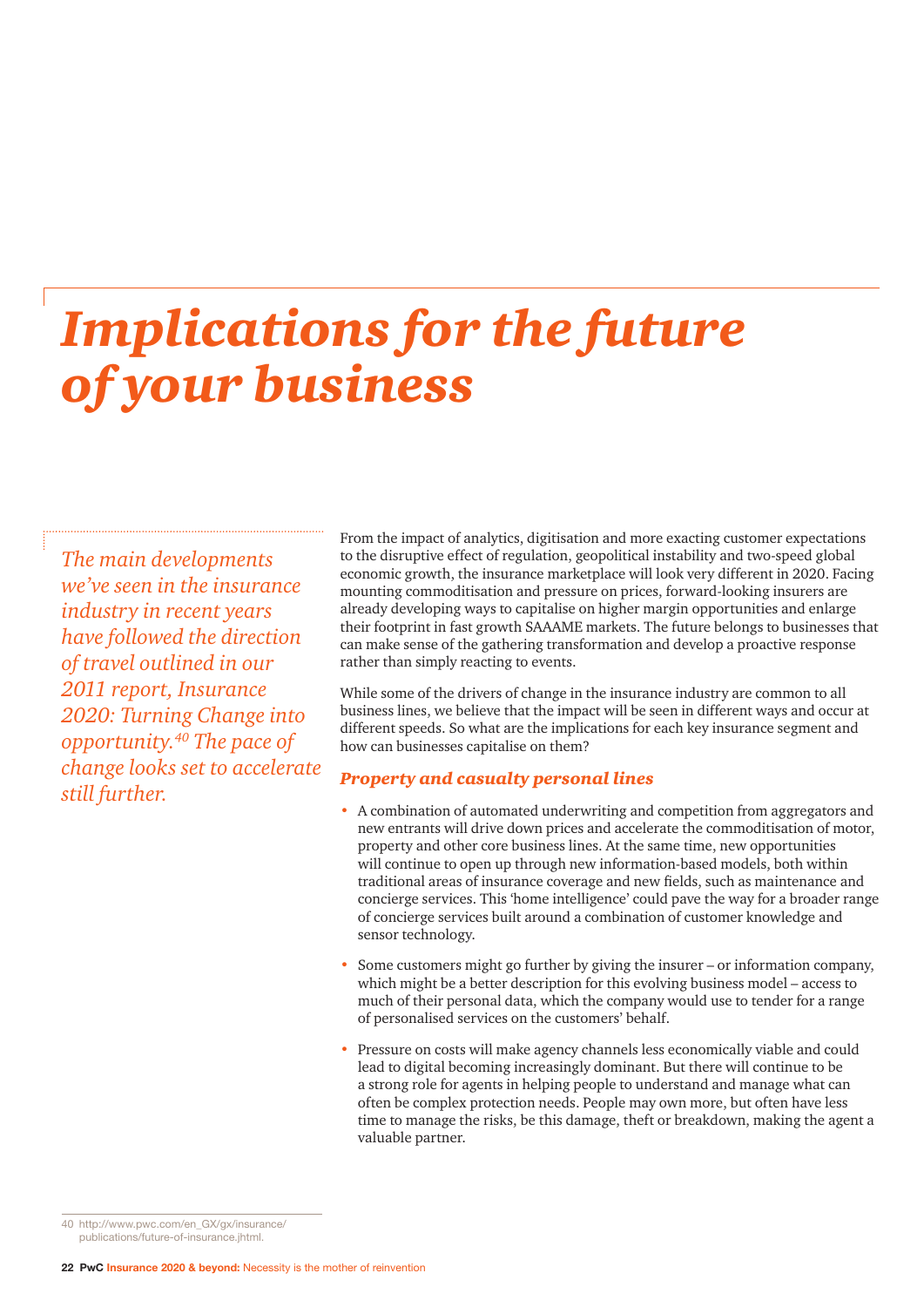- Opportunities for partnerships exist with travel companies and motor manufacturers, with insurance forming part of a bundled service. However, such partnerships could limit the insurer's opportunities to build customer relationships and take advantage of policyholder data.
- Data from car and equipment diagnostics, along with user behaviour, will be exchanged with manufacturers and repairers, breaking down commercial boundaries and opening up further opportunities in design and maintenance. Further instances of this new ecosystem of information and assets include the integration of home sensor data with utilities' and emergency services' systems.
- We estimate that the reduction in accident, personal injury and other auto-related claims as ADAS technology becomes more widespread could reduce annual auto insurance losses in a developed market such as the US by at least 10% by 2025. But the risk and claims profile would be more complex as the driver switches between self-driving (and hence driver liability) on the one side and ADAS driving (and hence product liability) on the other. While there are regulatory prohibitions on autonomous driving at present, it may eventually not just be permitted in many countries, but even obligatory, especially in high-risk situations.
- Revenue models will shift from premiums to premiums plus subscriptions in offerings such as maintenance, prevention and vehicle management.

#### *Commercial lines*

- As the risk environment and client demands continue to evolve, commercial lines insurers have considerable growth opportunities in areas such as cyber risk and supply chain risk. Holistic analysis opens the way for broader risk prevention and mitigation discussions with both agents and policyholders.
- Alternative risk transfer will continue to develop and expand, moving beyond catastrophe into areas such as cyber and supply chain risk.
- Advanced analytics that help to quantify exposure change patterns could help to mitigate the frequency of accidents, business interruption and other losses.
- Given the potential for sharply rising losses and ever more complex loss drivers, there will be a growing need for co-ordinated risk management solutions that bring together a range of stakeholders, including corporations, insurance/reinsurance companies, capital markets and policymakers across the globe. For some of these risks, such as cyber risk, some form of risk facilitator, possibly the broker, will be needed to bring the parties together and lead the development of effective solutions.<sup>41</sup>

#### *Life, annuities and pensions*

• The focus of life coverage will shift from life benefits to promoting wellbeing and quality of life, with this new model combining digital data and partnerships with gyms, diet and fitness advisors and health care providers. Well-being benefits are likely to appeal to typically affluent segments that tend to focus on

staying fit and healthy, including both younger and active older customers. For a sector that has had significant challenges attracting young, single, healthy individuals, this represents a great opportunity to expand the life market, as well as attract older customers who normally would think it is too late for them to purchase life products.

- Advanced analytics will enhance the precision, customisation and flexibility of financial planning and risk protection, paving the way for solutions that easily adapt to life changes and stretch beyond insurance to cover a comprehensive range of financial needs.
- Sensor technology will lead to increasing integration between insurers and health care providers, marked by information exchange, better understanding of risks and costs and the potential to not only make cover for people with preexisting conditions more accessible, but also improve health and prolong life.
- Life coverage will shift to shorter term contracts. At present, typical life insurance contracts are for the longterm. However, this is a deterrent to most customers today. Moreover, behavioural economics shows us that individuals are not particularly good at making long-term saving decisions, especially when there may be a high cost (i.e. surrender charges) to recover from a mistake. Therefore, individuals tend to delay purchasing or rationalise not having life insurance at all. With well-being benefits, contract durations can be much shorter – even only one year.

<sup>41</sup> For a more detailed exploration of the issues please see 'Broking 2020: Leading from the front in a new era of risk' (www.pwc.com/insurance/ broking2020).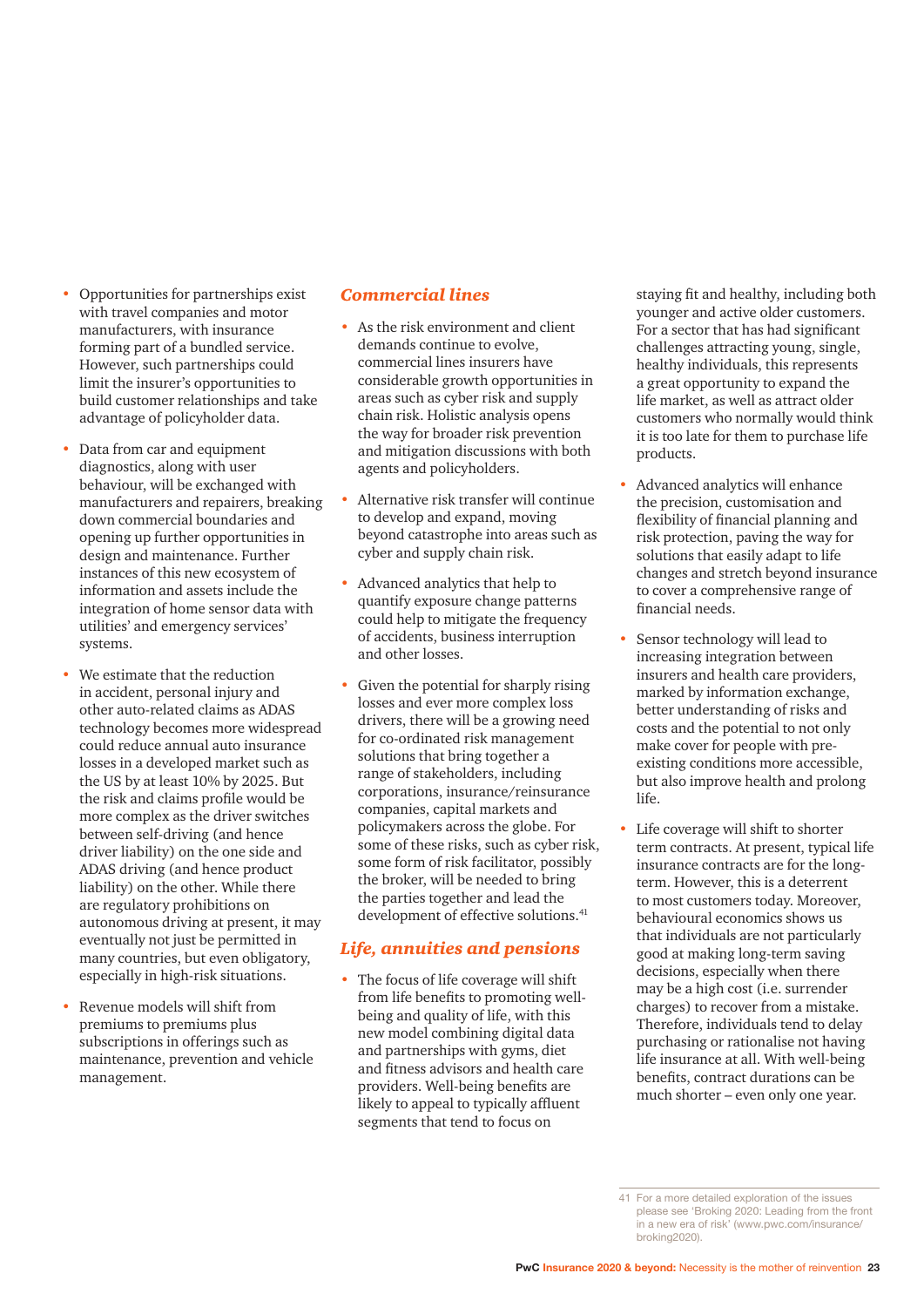### *Scenario one: Property and casualty in 2025*



#### *All-round prevention and protection*

"I got a text in the morning saying there's a potential fault with the boiler. But, by the time I got home, it was fixed," says Akil Badem from Istanbul. "I don't worry about breakdowns anymore, because I know that my insurer will have it all sorted out."

Akil's boiler, security and other home equipment are all connected to automated sensors that optimise performance and minimise fuel usage. The connected devices can also detect potential faults and, if they can't be put it right automatically, alert the nearest repair and maintenance team. No more breakdowns, no more waiting. The comprehensive coverage provided by market leader, There When You Need, also takes care of all Akil's transport requirements, including best price bus and rail fares, a car when he needs one, and insurance that automatically adjusts to how far he travels, his speed, the road type, and other risks, and whether he or the automated driving system is in control of the car. "It's just so easy. A couple of clicks on my mobile and it's all upand-running. I can't believe how people got along before," he says.

"In 2015, we saw that everything was changing in our marketplace, be this how auto insurance is underwritten or the possibilities opened up by the Internet of Things," says Grace Nkomo, CEO of There When You Need. "We knew that if we used the technology to change how we connect with and serve our customers, we could create an early mover advantage that we've maintained ever since."

### *2*

### *Scenario two: Life, annuities and pensions in 2025*



#### *Fit for the future*

"I've never felt better," says Karen O'Neil from Seattle. "Every time I go to the gym, the cost of my health insurance and life coverage comes down. My insurance company even got me a great deal on trainers."

Karen's lifestyle, health and financial planning coverage is designed to make it easier to stay healthy, manage her finances and plan for the future. A wearable sensor monitors key aspects of her health and alerts her to fitness advice and any medical issues that need following up. The health care and life insurance package includes tie-ups with gyms, well-being counsellors and sportswear providers, putting the emphasis on how to stay fit and healthy, as well as medical and life benefits when they're needed. There is also a savings plan that puts aside any money left over from the rent, food and other outgoings and automatically adjusts investments to market movements and Karen's investment goals. "At 29, I thought that these kind of schemes were for people a lot older and wealthier than me," says Karen. "But my personalised package helps me to feel good now – and I know can adjust as my needs change."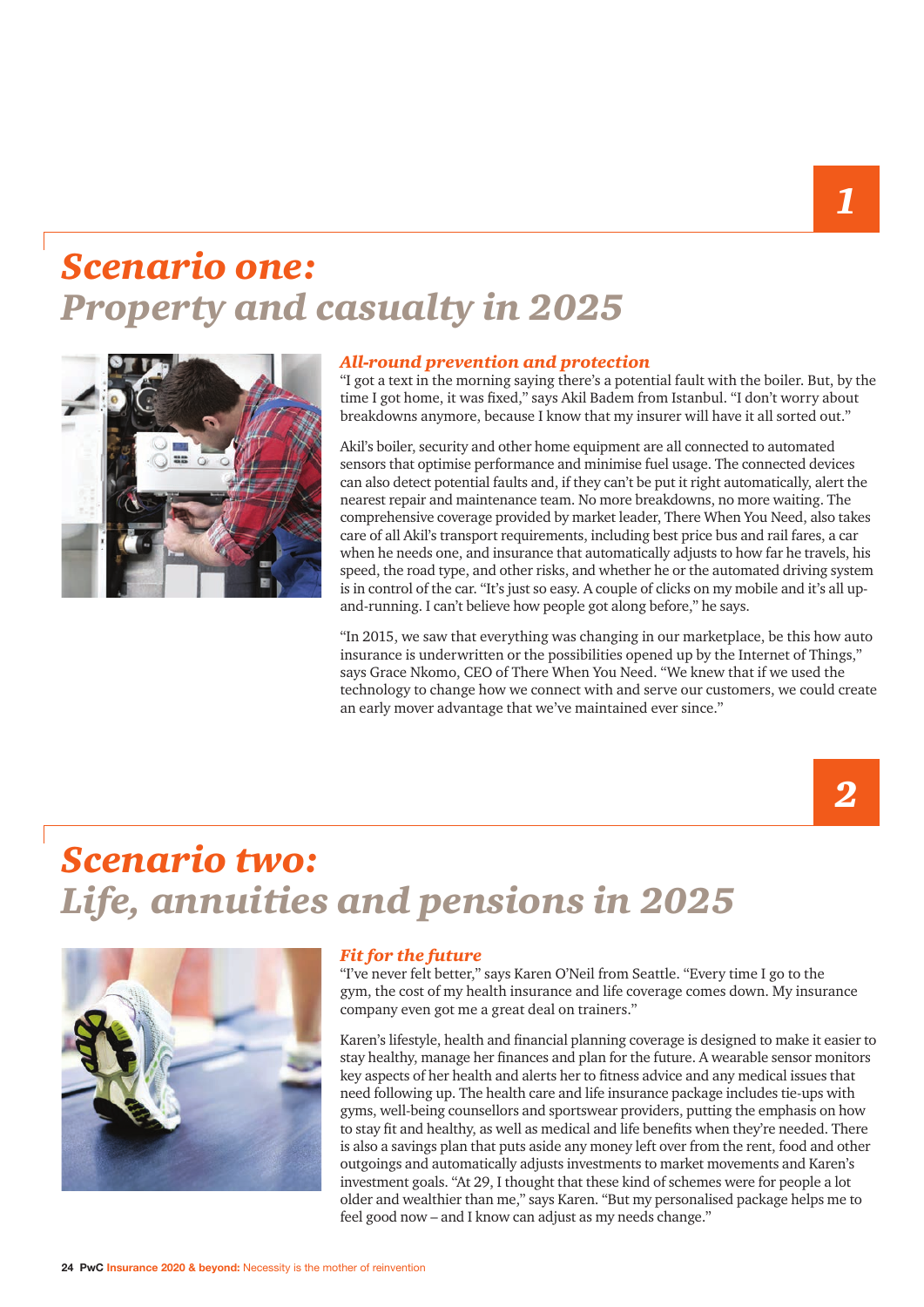### *Scenario three: Commercial insurance in 2025*



#### *Advanced risk detection averts cyber-attack*

Remote monitoring centres operated by a major insurance company have thwarted a co-ordinated attack on a retail group's online network. Cyber gangs were planning to bring down the group's server and then hack into the accounts of its millions of customers. The insurance company's monitoring centres were able to not only detect the breaches, but protect the server from damage and ensure business carried on as usual.

The cyber protection forms part of a comprehensive 'business as usual' risk management package, which automatically anticipates and responds to any problems in supply, customer service and reputational integrity. The service is designed to zero in on any threats and take pre-emptive action. Advanced risk evaluation and pricing analytics enable the insurer to take account of multiple existing and emerging risk factors and determine a dynamic price based on the cost of reducing and mitigating the risks, as well as transferring the risks in alternative risk transfer markets. Monitors continuously track real-time events (e.g. geopolitical, technology, environmental, and social events) around the world to build an accurate and evolving qualitative profile of the exposures facing clients and how they can be proactively managed.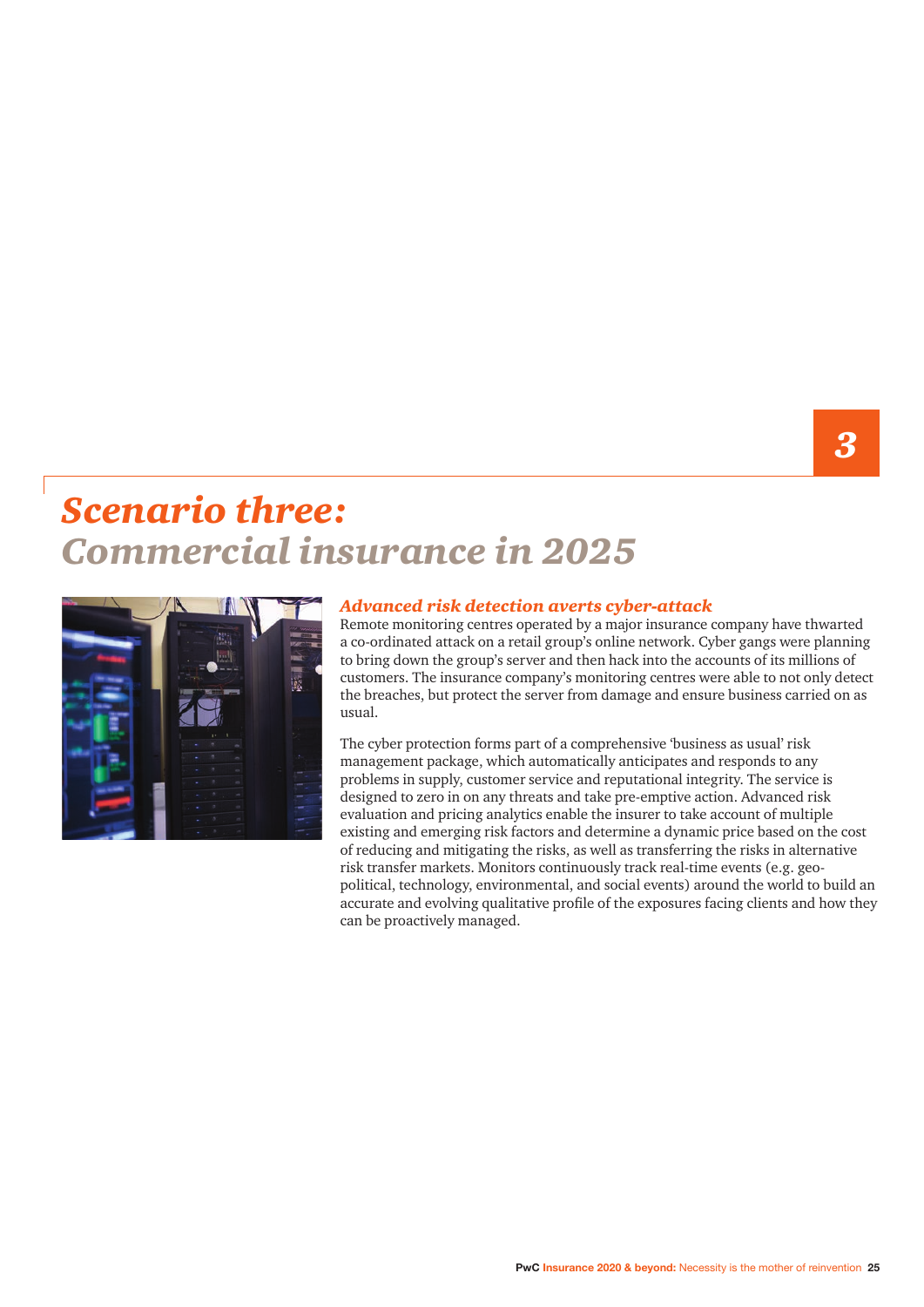### *How to design your business strategy to face the future*

*The question is no longer how much insurance is set to change, but how should, and how quickly can businesses respond. The key differentiators will be the ability to keep track of emerging developments and assess their implications, as well as being able to respond quickly and agilely.*

The actions that insurers choose to take will depend not only on their national or regional markets, but also on their strategic intent, core capabilities, availability of talent, capital and organisational culture. Yet, for many – if not most – insurers, this changing market is likely to require a significant change in products and the redesign of long-established business models. This will not be easy.

It's important to develop a clear vision of where and how the business intends to compete. For some, it could include a wholly new value proposition. For life insurers, this could include a broader and more compelling offering built around quality of life and well-being on the one hand and the targeting of untapped segments on the other. For P&C companies, this could include assessing opportunities to enhance data and risk monitoring and looking at how this information could apply to a broader range of risk prevention and protection needs.

Having established strategic intent, it's important to determine how to target individuals through different messages and channels, simplify product design, and re-engineer distribution and product economics. Further considerations include how to reshape the underwriting process to capitalise on new analytics and sensor information, as well as steps to make the sales and policy administration process more straightforward and real-time.

Such is the speed of market developments that it's virtually impossible to predict what customer demand will look like in a few years' time. Old approaches to strategic planning and execution may be too slow to keep up with the pace of change. Instead, we propose a four-step LITE (Learn-Insight-Test-Enhance) approach to marketing, distribution, product design, new business, operations, and servicing.

- **Learn** your target segments' needs
- Build the models that can provide **insight** into customer needs
- **Test** innovations with pilots to see whether they resonate with customers and refine the value proposition
- **Enhance** and roll out the new value proposition for specific segments

Using this approach, developments that would have taken years now can be brought to market in a matter of months, if not weeks, and then assessed, adapted, and discarded/expanded to meet changing market needs.

The result will be a much faster and more responsive business, capable of keeping pace with customer demands and capitalising on unfolding commercial opportunities. In conclusion, the future could and should be bright for insurers. They have opportunities to engage more closely and become a much more valued and intrinsic part of people's lives, be they individuals, families or businesses. Insurers will have more information upon which to create smart solutions and serve a broader range of needs. The challenge is how to make sure they capitalise as this will also be a much more open and potentially less loyal marketplace.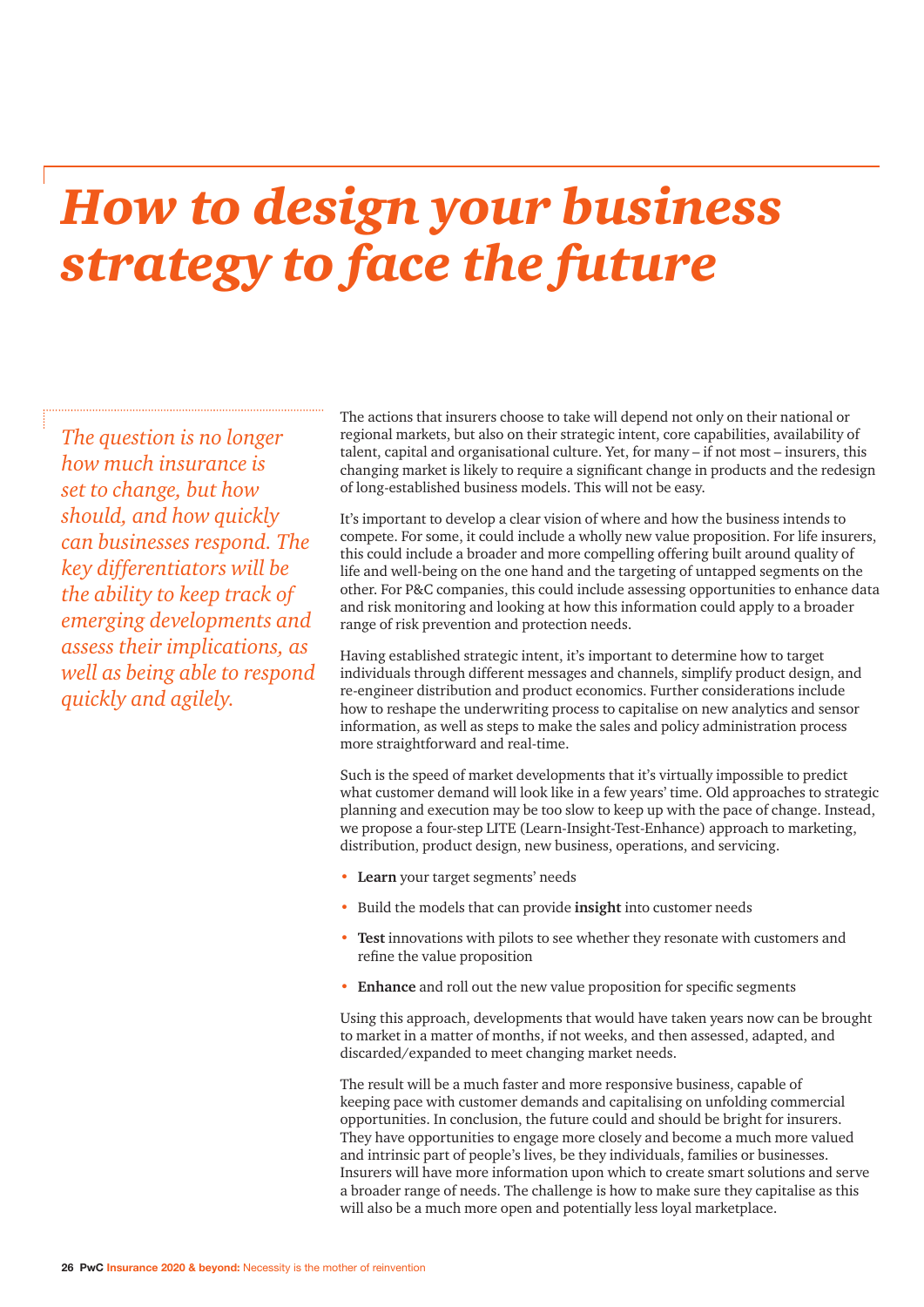### *What does the future hold for your business?*

*This report only covers a little of the picture and there is much more to share and discuss. If you would like to explore the trends further and assess how they will affect your business please speak to your usual PwC contact or one of the authors listed here:*

#### *Lead authors*

*Jamie Yoder*  Insurance Advisory Co-Leader +1 (0)773 255 2138 jamie.yoder@us.pwc.com

#### *Other contacts*

*Simon Copley*

Asia-Pacific Insurance Leader +852 2289 2988 simon.copley@hk.pwc.com

*Sarah Butler* Strategy& Insurance Leader +86 138 1735 5416

sarah.butler@strategyand.pwc.com

#### *Anand Rao*

PwC Innovation Lead, Analytics +1 617 530 4691 anand.s.rao@us.pwc.com

#### *Stephen O'Hearn*

Global Insurance Leader +41 (0)79 792 9299 stephen.ohearn@ch.pwc.com

#### *Alex Finn*

European Insurance Leader +44 (0) 207 212 4791 alex.w.finn@uk.pwc.com

#### *Claire Clark*

Global Insurance, Senior Marketing Manager +44 20 7212 4314 claire.l.clark@uk.pwc.com

*Greg Galeaz* 

US Insurance Leader +1 (0)774 573 0220 gregory.r.galeaz@us.pwc.com

*Eric Trowbridge* US Insurance, Senior Marketing Manager +1 410 375 6110

eric.trowbridge@us.pwc.com

PwC's Colette Bartosik, Joseph Calandro, Jr., and Francois Ramette also made significant contributions to this report.

PwC helps organisations and individuals create the value they're looking for. We're a network of firms in 157 countries with more than 195,000 people who are committed to delivering quality in assurance, tax and advisory services. Find out more and tell us what matters to you by visiting us at www.pwc.com.

This publication has been prepared for general guidance on matters of interest only, and does not constitute professional advice. You should not act upon the information contained in this publication without obtaining specific professional advice. No representation or warranty (express or implied) is given as to the accuracy or completeness of the information contained in this publication, and, to the extent permitted by law, PwC does not accept or assume any liability, responsibility or duty of care for any consequences of you or anyone else acting, or refraining to act, in reliance on the information contained in this publication or for any decision based on it.

For more information on the Global Insurance Marketing programme, contact Claire Clark on +44 20 7212 4314 or at claire.l.clark@uk.pwc.com.